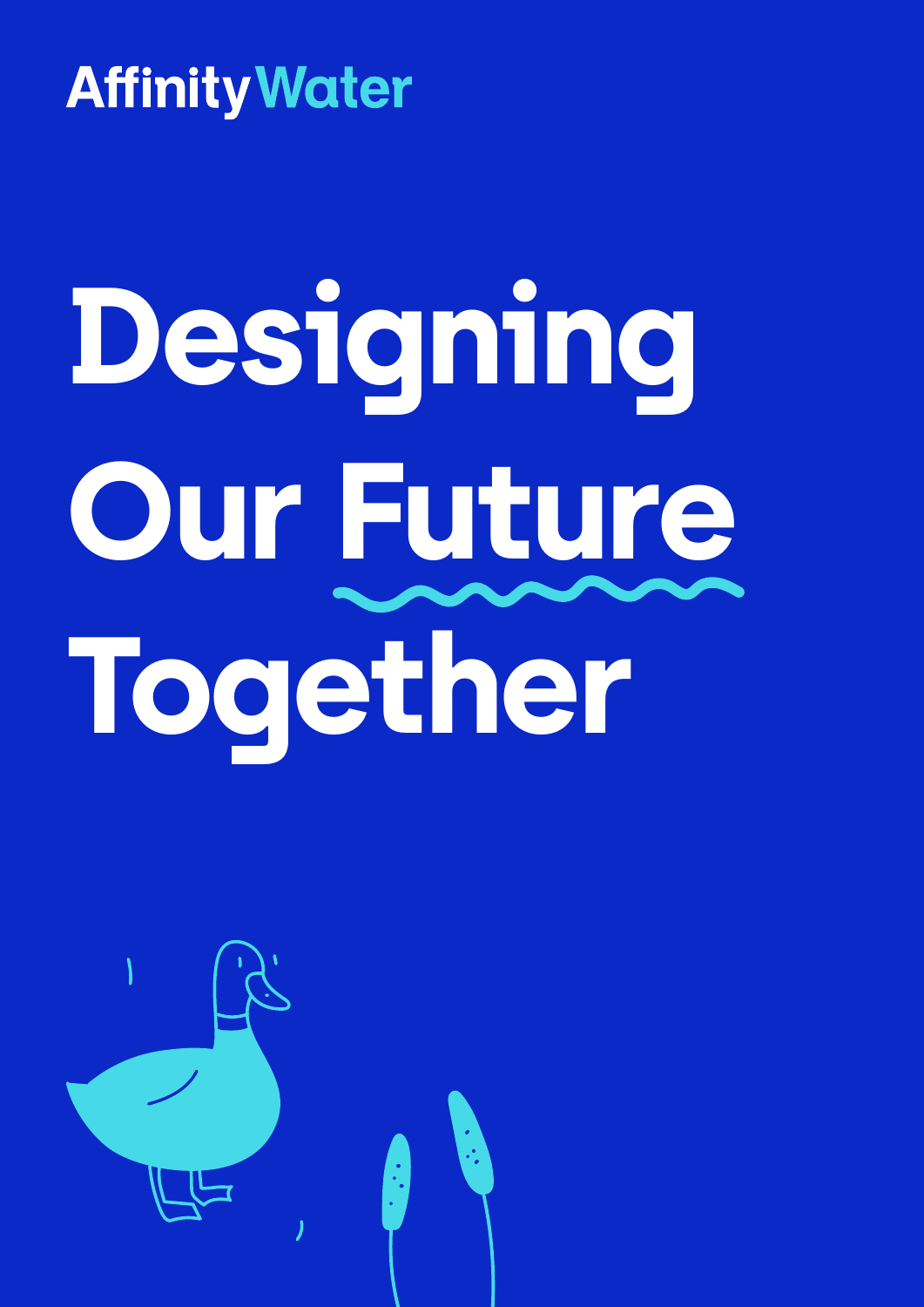## **Our Strategic Direction Statement 2025–2050**

### **December 2021**

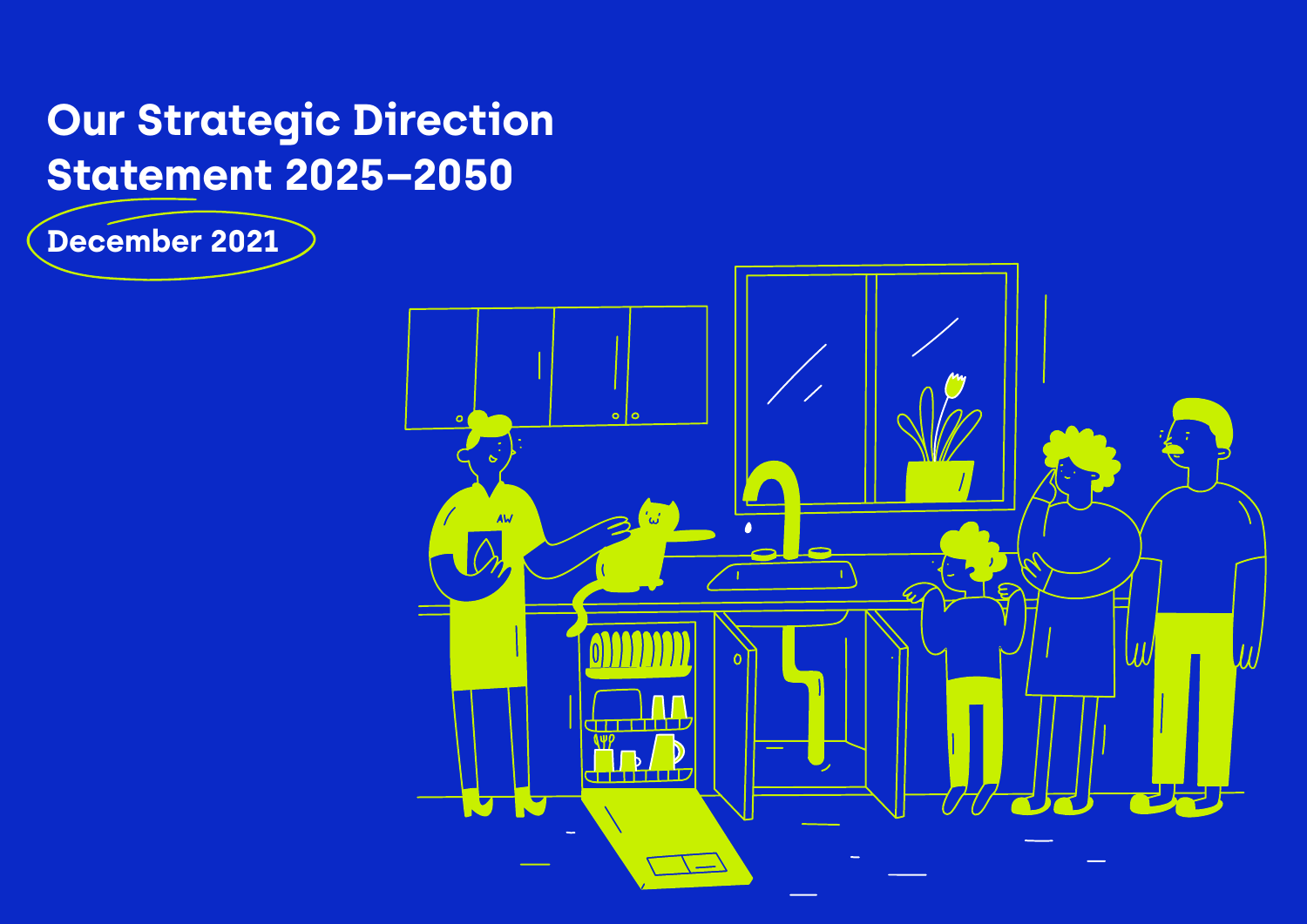### **Message from the CEO**

### **Introduction**

- Looking to the future the challenges we face
- Our strategic direction is founded in what our stakeholders, communities and customers want now and in the future and how we can best work with them to achieve that
- We need to maximise environmental and social value for all our stakeholders
- To reduce customer use, we are trying new approaches
- Affordability
- Environmental and social governance
- We need to deliver improvements through investments in efficiency, innovation and our people
- Digital technologies
- Our culture
- Our four ambition statements are our strategic response to what our stakeholders and customers told us

### **Leave the environment in a sustainable and measurably improved state**

- End unsustainable abstraction from chalk groundwater sources
- Achieve net zero carbon by 2045 (and 2030 for our operational emissions)
- Deliver a net gain in natural capital

### **Deliver what our customers need, ensuring affordability for all**

- Exceed customers' expectations for drinking water
- Personalise our services to support different wants and needs
- Take care of our vulnerable customers and ensure affordability for all

### **Work with our communities to create value for the local economy and society**

- Building trust and transparency Enhancing environmental and social health to provide value to our communities
- Reducing our impact in the water environment

### **Be prepared for change and resilient to shocks and stresses**

- Ensure a resilient supply of water for Affinity water customers
- Ensure our physical assets are resilient in the long term
- Ensure our people, processes, suppliers and finances remain resilient

### **What happens next?**

- Working together towards a common goal
- Key milestones for building our future plans
- How can you help?

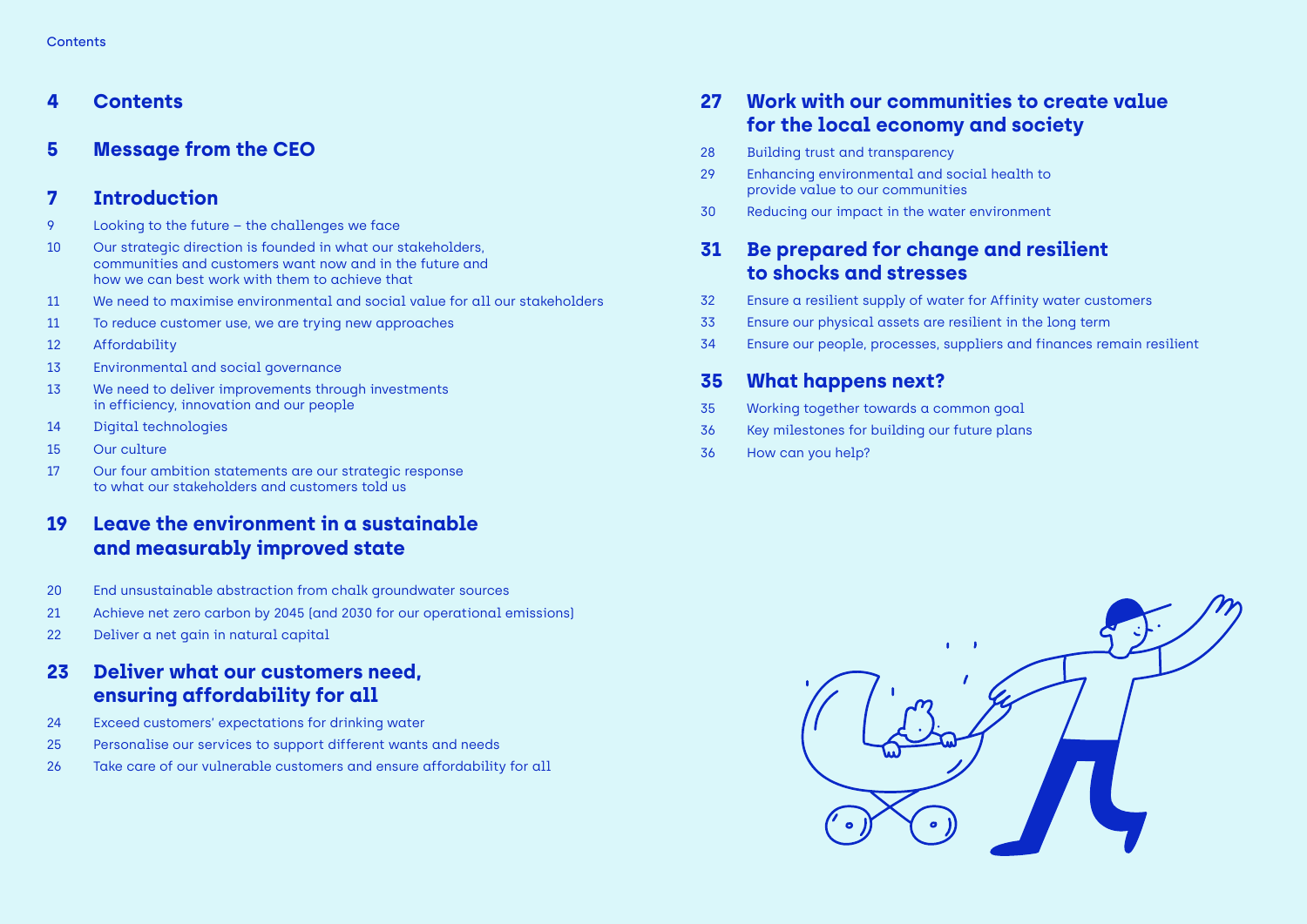### **I am delighted to present our long term vision for taking care of your water.**

Affinity Water's refreshed strategic direction statement comes at a vital time for the water industry in the run up to the next price review, and at a time when the world around us is in great flux. While the pandemic has shown the resilience of the sector, it has changed everyone's lives and the effects will continue to shape society for many years to come. Climate change and environmental protection are now firmly at the top of the agenda for customers, stakeholders and policymakers alike. And at the same time, there is renewed concern over protecting the most disadvantaged in our society.

In the past 30 years, the sector has delivered clear improvements in drinking water quality and environmental protection but we cannot stand still. Over the next 30 years, climate change, population growth and increased expectations from the public will put unprecedented pressures on water companies. We are at an inflection point where the future will be very different to what we are seeing today. As a provider of a local service backed by private investment, we have a unique role to play to create public value in the local economy and society.

In this document we set out our long-term ambitions to 2050, the challenges we face and the huge opportunities for our company arising from these challenges. We have cocreated our strategic direction statement

with our communities, engaged with our local customers, listened to our people and key stakeholders to ensure we have shared outcomes and common purposes.

Our purpose is to provide high quality drinking water and to take care of the environment for our communities now and in the future, reflecting the basics that our stakeholders expect of us. In this document, we set out four ambition statements that will help us deliver our purpose, focused on the environment, resilience, customers and communities.

The area we serve contains a significant proportion of globally rare chalk streams that are environmentally important. We commit to ending unsustainable abstraction from the ground beneath these streams by finding

We think bills will need to increase to pay for the improvements required to ensure we can maintain high quality and resilient supplies of water, and deliver real benefits to the environment. We will need to make sure our plans are affordable for the customers we serve and for our business.

### **To start the work on our Strategic Direction Statement we imagined the future in 2050.**

alternative sources. We will work with our customers and communities to reduce wasted water, and work with universities, colleges and supply chain partners to find ever more innovative ways of tackling leakage, and reduce the need to abstract water from the environment. We will continually explore the wants and needs of our different communities, which may lead us to deliver different services, for example tailored customer service.

However, we cannot act alone and we need to work in close partnership with others if we are to achieve our objectives. Covid-19 has shown we can all adjust rapidly to transform our ways of working, but we will need to become ever more agile as the need to deliver more for the environment and for our communities will continue to increase.

We are developing our long-term plan, recognising that parts of it may ultimately be delivered by partners and with others help. It may be that new funding methods can alleviate pressure on customer bills. Our current investors continue to be extremely supportive of Affinity Water and the industry and have forgone dividends in recent years, but this is not sustainable in the long term. To maintain the stability of the industry and a steady supply of investment, our investors need returns commensurate with the level of risk involved in supporting us to deliver our service.

We need Government to set out priorities such as labelling and standards to help people reduce their water usage, and regulation to evolve to enable us to deliver more of what customers want. We also need regulators to work together and be focused on more

outcome-based solutions, for example working with RAPID to achieve regional water resources planning, and considering a move from focusing on leakage and Per Capita Consumption to water abstracted from the environment.

This strategic direction statement will change and evolve over the years to match the ambition and needs of all our stakeholders, and the progress we are making towards realising our vision. Our business plans at price reviews are stepping stones to achieving our long term ambitions, and we must deliver our plans in collaboration with our customers and communities. We look forward to working with you to make our vision a reality.

#### **Stuart Ledger CEO Affinity Water**



# **Message from the CEO**



Stuart Ledger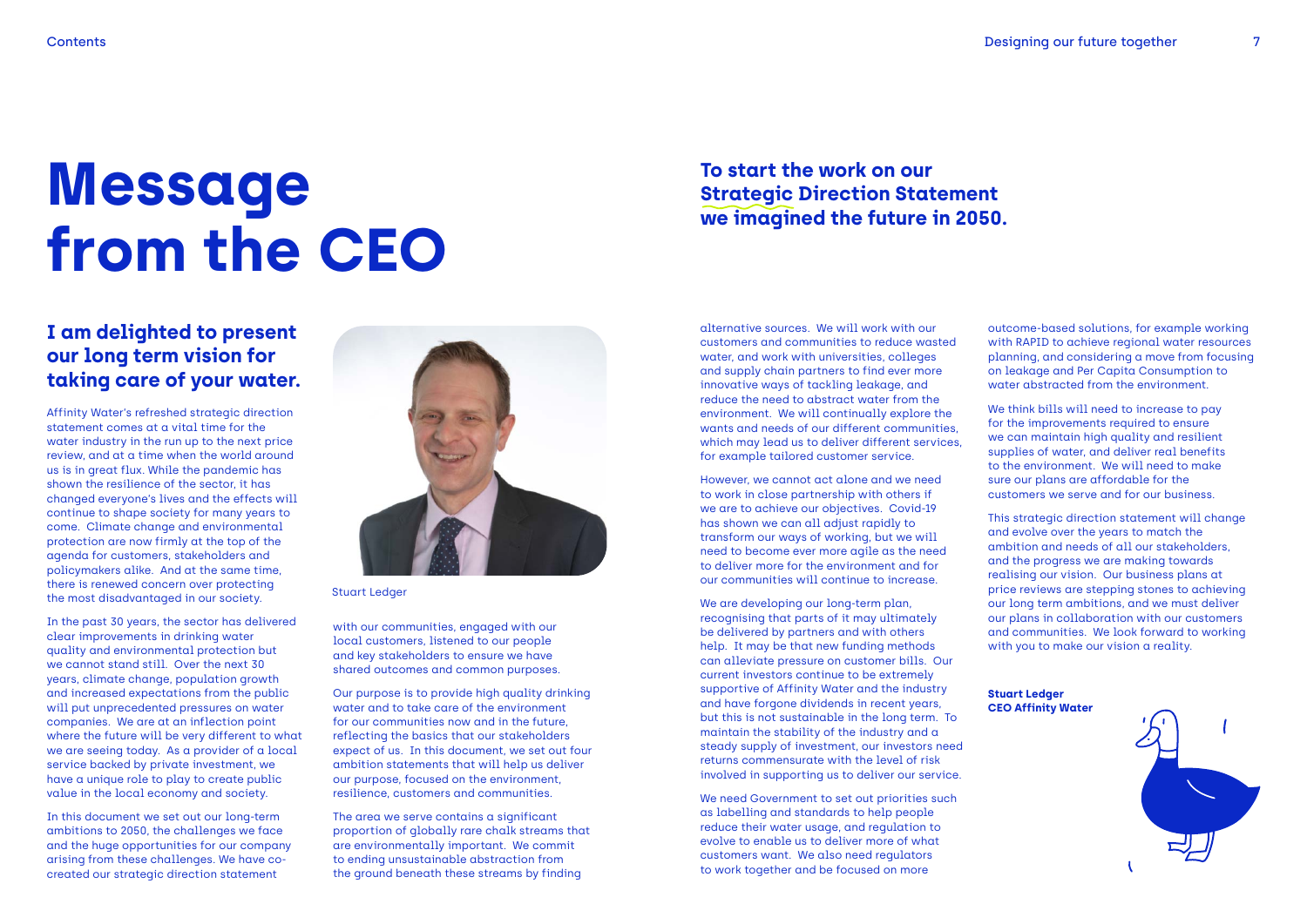Our Strategic Direction Statement sets out our long-term ambitions to 2050, the challenges we face, and the huge opportunities for society, our company and the wider water sector to create value.

We need now to plan, innovate, invest in and build for, a different world – so that we can adapt to that future and have a resilient economy, society and environment – and we do not allow current and future generations to suffer the consequences of indecision or inaction.



# **Introduction**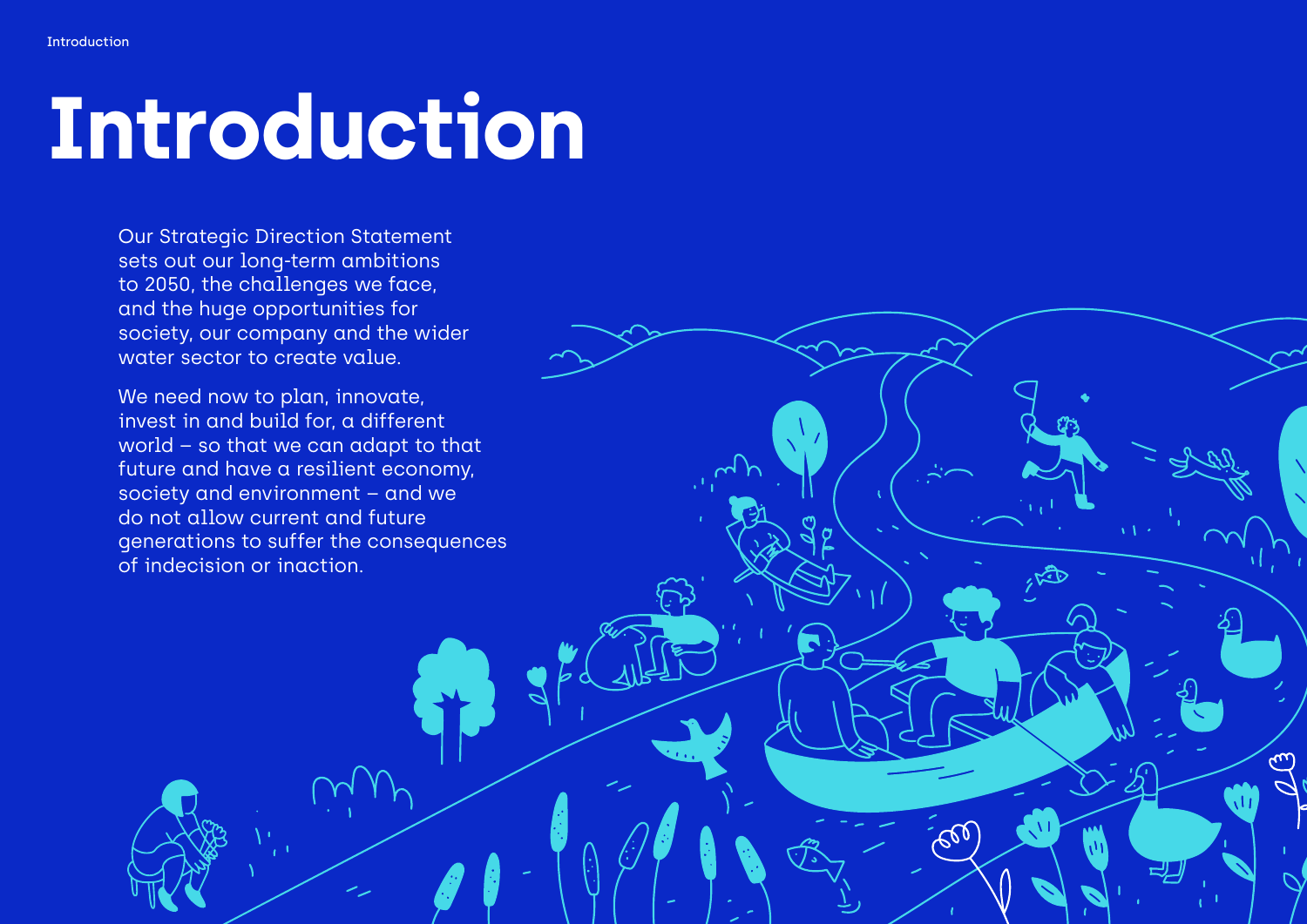### **Our strategic direction is founded in what our stakeholders, communities and customers want now and in the future and how we can best work**  Climate change is making while the population is set<br> **Environmental damage worse** to grow significantly **with them to achieve that**

### **Looking to the future – the challenges we face**

### **environmental damage worse and reducing resilience**

Climate change and population growth are, already, putting increasing pressure on the water environment in England and across the globe. Climate change threatens resilience of the environment from where we get our supplies and water supply itself. By the 2050s, summer temperatures are likely to increase while summer rainfall decreases, leading to increased risk of droughts. Extreme weather brought about by climate change will result in more frequent natural disasters and lasting environment damage.

The National Infrastructure Commission (NIC) estimates a 25% chance of the worst drought in recorded history happening within the next 30 years. And droughts have a massive impact on the UK economy – NIC estimate that a severe drought could cost our economy £40 billion.

In an Environment Agency projection consistent with 4°C global warming by 2100, local sea level rise could be more than 2m for London. Brightlingsea is only 30cm above sea level. Even larger rises are possible with higher warming and/or if the sea level responds more rapidly, for example if marine ice sheets were to collapse entirely. This would put swathes of our supply area under water if we don't respond and adapt. It also increases the risk of seawater incursion into the underground aquifers we take water from in coastal areas.

#### **While the population is set to grow significantly**

As a drinking water supplier to around 13% of London we take our responsibility very seriously. We have to be brilliant at operating our assets, and we have to be brilliant at responding quickly and effectively.

ONS forecasts that the population in England will grow by around 8% by 2041, with a large part of this growth occurring in areas where water is already scarce. The South East where we operate is seeing a lot of new housing to support economic growth with an estimated one million new homes required by 2050 in the Thames Estuary (running to the Oxford-Cambridge corridor in the north and therefore impacting our central operating area).

All of these people and businesses will need clean drinking water at affordable prices and at the same time we must protect our natural environment. We need to act and plan now and invest in new planning and digital tools.

#### **We must be resilient to high impact lower probability events**

And then there are other factors we need to plan for – at the time of writing, we are still currently in the grip of a Covid pandemic which was unprecedented – we need to consider the most unexpected events alongside the expected.

We also need to maintain and strengthen our resilience to a range of pressures in the short- and long-term – from pollution of water supplies through to economic depressions, electricity outages or attacks on computer systems.

Before writing our Strategic Direction Statement, we first talked to our stakeholders, our communities and customers. We imagined how the future could look and then asked them what their priorities were.

They wanted us to ensure both a resilient supply of clean water into the future and to protect and improve the environment. From parliamentarians to environmentalists they were not willing to compromise one for the other. They were also clear that they expected us to act with pace and to be bold.

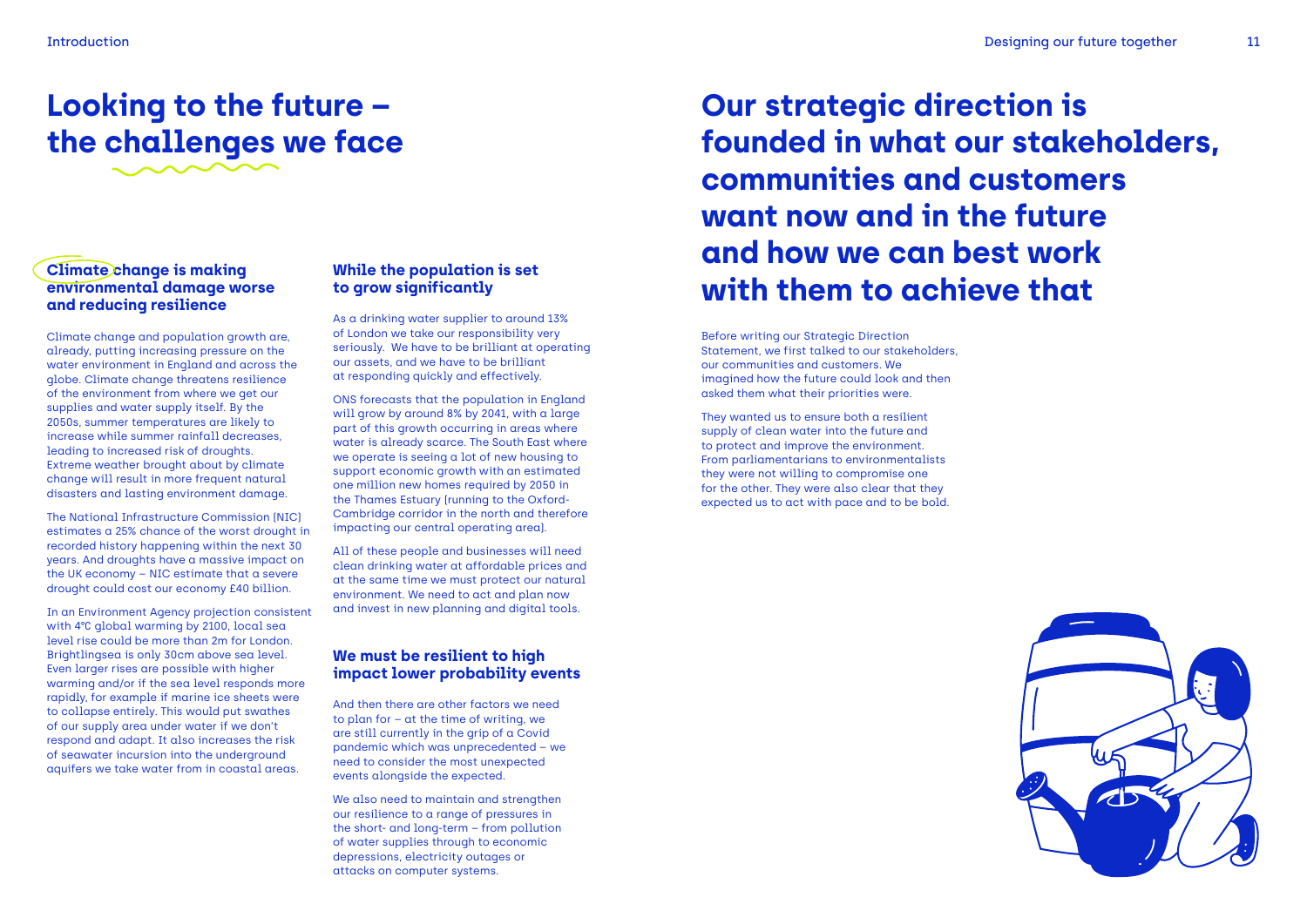### **We need to maximise environmental and social value for all our stakeholders**

Our stakeholders and communities didn't see these challenges in isolation. They said that we needed to think differently about the changes that the situation demands across the whole system. And that we need to think differently about how resilient regional and local ecosystems are to us and how resilient we are to environmental change.

To act with pace we know we need to work with others and we make a commitment to doing so.

We have committed to ending unsustainable abstraction from chalk groundwater sources to protect our globally rare chalk streams. We would like, through reducing our abstractions from underground chalk aquifers, to help restore the natural river flows in the upper reaches of rivers in the Chilterns by 2030 – the rivers Misbourne, Chess, Gade, Bulbourne and Ver – but we need more certainty.

We need early certainty on what is included in the Environment Agency Water Industry National Environment Programme (WINEP) so we can create clear, more cost-effective, roadmaps for delivery on

turning off our abstraction of chalk streams and planning new sources of water.

This will ultimately reduce the long-term cost of changing where we get our water from too. By being able to plan over multiple AMPs, we can invest in the right solutions and make the right strategic decisions at the right time. If we're going to end unsustainable abstraction, as we have committed to doing, we need to work differently.

By working with other sectors in the system such as land managers and farmers we could dramatically benefit the environment and water supply. Researchers at Stanford University are conducting ground-breaking studies into how to manage soils better to actively recharge an aquifer and we are bringing that research to bear by working in partnership with local farmers and research institutes in the region

We need to reduce water demand to sustainable levels – both by reducing leakage and by reducing customer use. We have set ourselves very stretching leakage reduction targets.

### **To reduce customer use, we are trying new approaches**

This year we are investing to provide our customers with metered data relating to their water use and highlighting areas where they could reduce consumption.

Our #WhyNotWater campaign launched in 2019 asking for mandatory water efficiency labels on all goods is leading to key changes to legislation and policy to help ensure long-term water sustainability. So when you see a fridge with a water usage label on it in the future –

that is one example of our strategic thinking as a result of working with stakeholders.

In 2020, we ran a community campaign in St Albans where we measured carefully the water saved using AI and machine learning algorithms to capture every drop. This led to a model enabling real-time data of our per person consumption. In the drive for open data we opened up this model for free to the water industry for others to use.

We are learning from these campaigns how to use social media influencers more effectively - to spread the word. We also found that humour was the best way to get people to see that behaviour needed to change. On the first day that lockdown restrictions were eased, Sandi Toksvig, Mark Watson and Helen Arney joined us to give a stand-up comedy gig from the middle of one of our chalk streams for our Save our Streams campaign.

This campaign is ambitious – we're aiming to save 21 million litres a day in 2021. We are connecting customer water use with the extraction of water from the environment in a clear and visual way. The SOS campaign has currently been seen 21 million times, smashing our targets – we've built a community of over 125,000 users on our digital platform at time of writing. We want to do more meaningful campaigns like this in the future and share what we learn with others in the sector.

We are changing how we work with other sectors and communities too. We are working with a volunteer group in Cambridge on a data hack around our demand patterns to learn more about reducing water use – and we are partnering with water companies, serving some new developments, known as New Appointments and Variations (NAVs), local authorities and developers to create water neutral new homes. We are collaborating with an SME and the University of Birmingham on quantum sensors to pinpoint leaks by looking through the ground – using technology that was purely theoretical until six years ago but that we expect will be developed to the point where they are mounted on drones as we progress through the next 25 years.

And we recognise that we need wider and faster change. Government and regulators have made huge strides in removing blockers to creating a truly sustainable supply of water, and we need to do more.

### **Affordability**

Clearly even more so following the pandemic, we need to make sure that everyone can afford their water bill, but we need to think more carefully about what that means. We welcome the recent Consumer Council for Water report which calls for more investigation into alternative tariff structures. We can see a system where those that can afford it and use more water during peak times pay more, some will pay much less for their essential daily water use, and we will continue to support those that struggle to pay.

We have some customers using up to 9,000 litres per day – when the average household usage is 142 litres per person in England and Wales. Is it fair that the first litre costs the same as the 9,000th?

Our customers and communities increasingly expect the management of our company, along with many others, to be driven by a broad range of environmental and social factors.

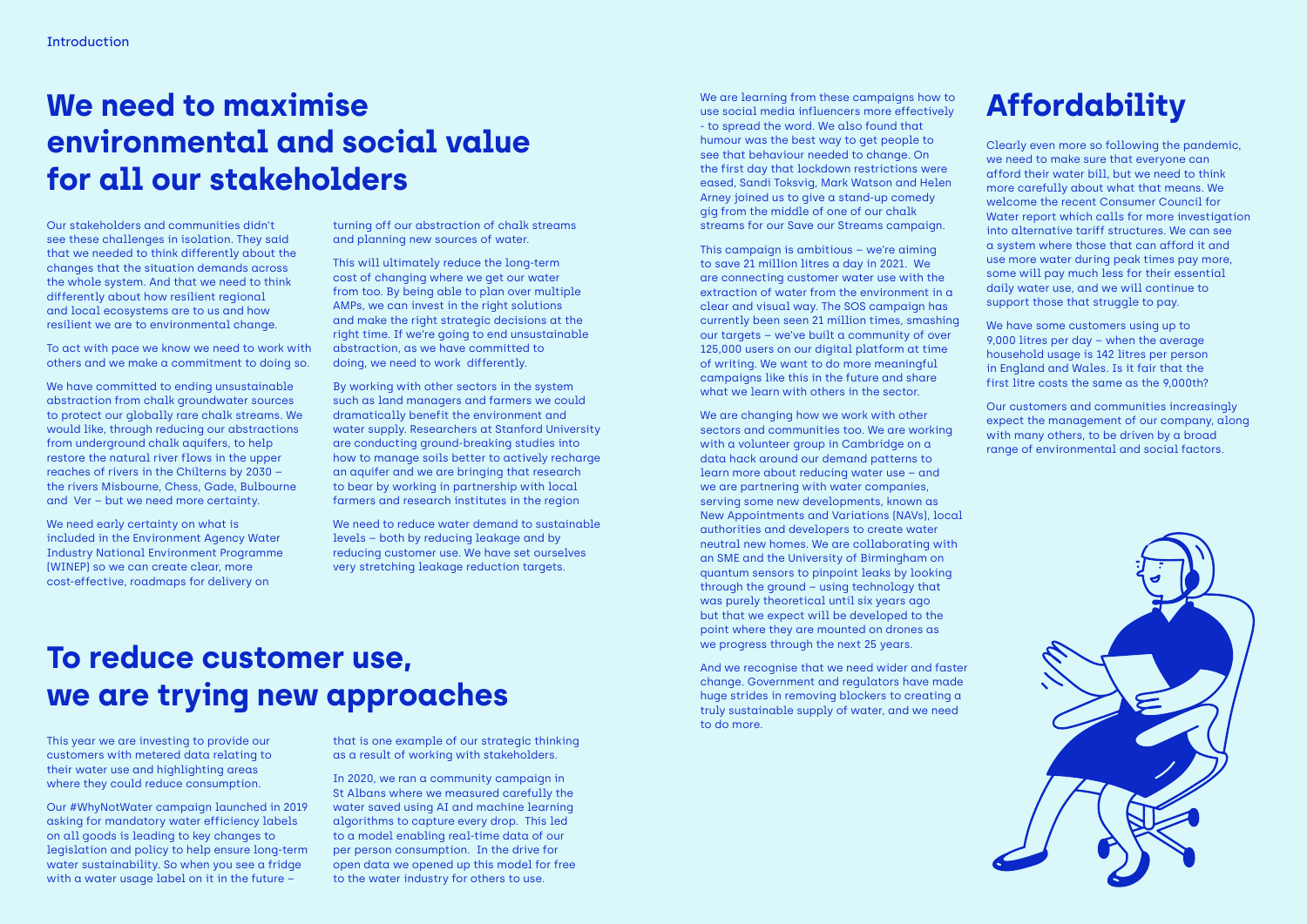### **Environmental and social governance**

We are providing services which are both essential and environmentally sensitive. We recognise that valuing environmental and social impacts is challenging and are looking at the consistency of reporting for the long term. We are a public interest entity and have to ensure that the environment and social service we provide is balanced with that of our shareholders and the wider financial markets.

Like most companies within our industry we are financed through shareholder capital and debt finance. We are managing our longterm debt and keeping the cost of our debt low. Our shareholders are medium-long term investors supportive of the strategic direction that we outline here and have agreed that we can restrict dividends to our shareholders until 2025, supporting company growth.

We need to think hard about interdependencies and to work collaboratively – and urgently

- to understand those and to address them, not only within our water sector but across other sectors. There will also be an impact on our supply chains and upstream infrastructure. This requires a different approach and ways of working. None of us can address these challenges on our own, we are all dependent on each other – businesses, customers, communities, government, regulators, academics.

And it is achievable if we all act together. To provide a sense of scale, UK Government has spent £172 billion at time of writing for measures as a result of the pandemic. The National Infrastructure Commission estimates the additional cost is £21 billion for water sector resilience across the UK. As co-ordinated investment in critical national infrastructure, we believe it is essential for the sector to find that £21 billion to drive the sector's future drought resilience needs.



We recognise that we need to deliver improvements that will create financial, social, and environmental value to ensure we deliver on our purpose - to provide high quality drinking water for our customers and take care of the environment, for our communities now and in the future.

We need to embed our ambitions across our organisation. With the challenges we face we are going to accelerate improvements and create a service and an environment that is sustainable for future generations.

We have an asset base that is aging and will need investment in the future so that we can continue to provide great service to our customers. We will be investing in pumps, mains upgrades, new mains and investment in service reservoirs.

We are adopting a twin-track approach to resilience, investing to improve the security of our supply for the future while at the same





time seeking to reduce customer consumption. We plan to spend about £100m to tackle leaks and deliver a 20% reduction from our 2019/20 baseline by 2025. And then we will do more.

We need to preserve the valuable chalk streams throughout our operating area and we need to find additional sources of water whether this be reservoirs, or abstraction from the Grand Union Canal or the River Thames.

Our Water Resources Management Plan outlines new access to water, improved demand management and increased flexibility. This will be updated again in 2023.

We are leading work with other water companies in the South East of England to encourage the best use of existing resources through the introduction of new sources and transfers of water and to secure the development of additional regional supply resources before 2040, when they will be needed.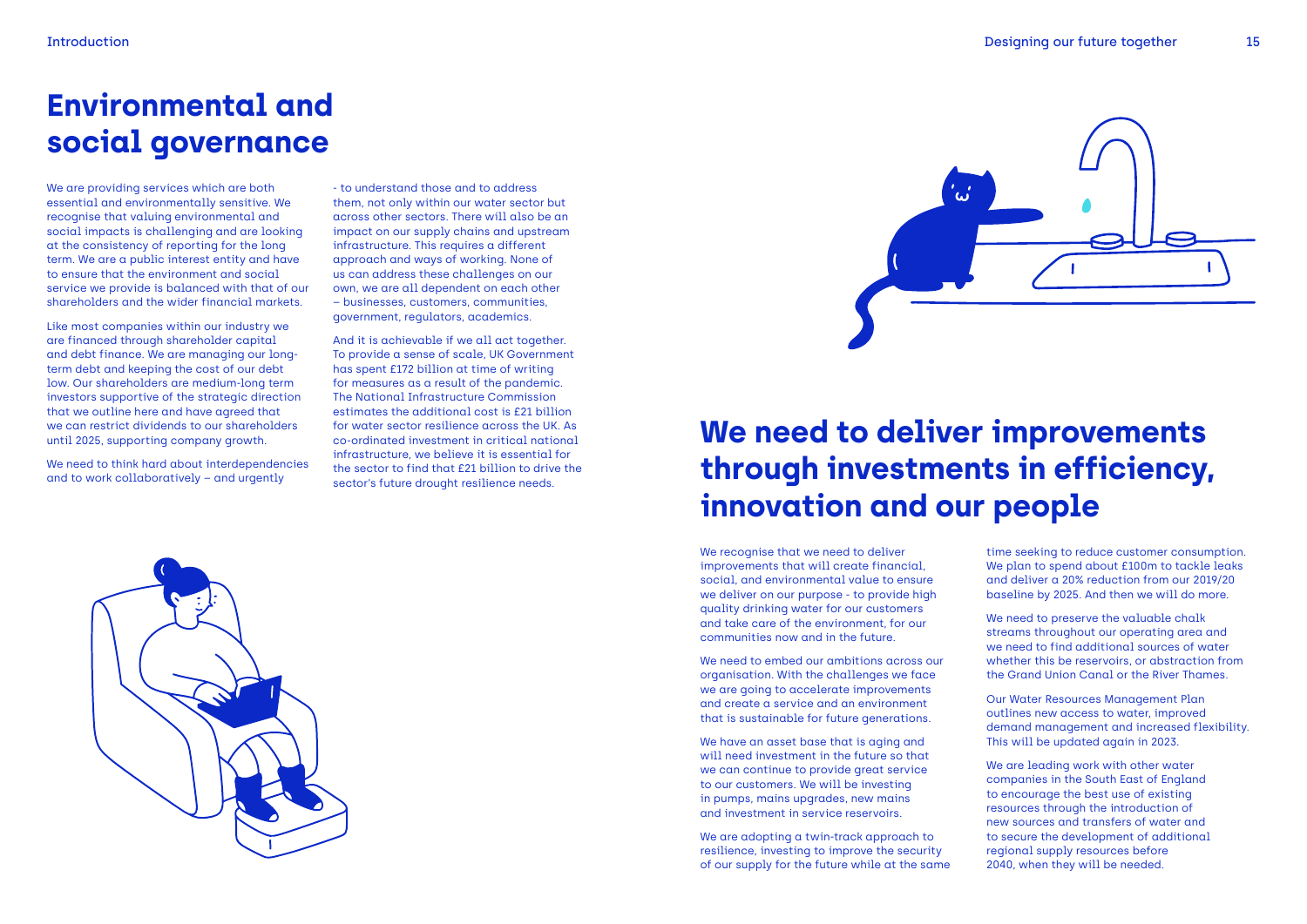#### Introduction Designing our future together 17

- 
- 





### **Digital technologies**

We are investing in digital technology and data to deliver a strategic roadmap for digitisation. Technology and data are fundamental to our success and through transformation programmes we are driving significant change. This includes our new techniques to monitor flows and fast logging and pressure reduction schemes to locate leaks so we can target them more effectively and maximise the amount of water we save; building a 'digital twin' of our supply system so we can stress-test our assets; and working on the progressive digitisation of our data.

We are transforming our end-to-end customer and colleague experiences making sure we get full benefits from mobility and automation in the field. Our self-developed platform Situational Awareness has already delivered significant response time reduction for supply interruptions. It brings together our network data into one screen for our control room and field teams alike. And we will continue to embrace new technologies as they become available, sharing them with our peers to ensure the UK water sector is able to serve both its twin objectives providing clean water for everyone and maintaining and enhancing the environment.

### **Our culture**

We aspire to embed continuous innovation and improvement in everything we do. We are continuing to shift our working practices to be more agile and more responsive, building on what we have learned through the Covid-19 pandemic as well as transforming our customers' experience. We have created a strong culture of learning and development through significant investment in training and are building a culture of coaching and mentoring to release the potential of our people. We have implemented a Business Excellence programme which trains our teams and leaders in using tools like Six Sigma and agile. This is delivering tangible benefits to our customers and our employees and helping us drive efficiencies in our everyday ways of working.

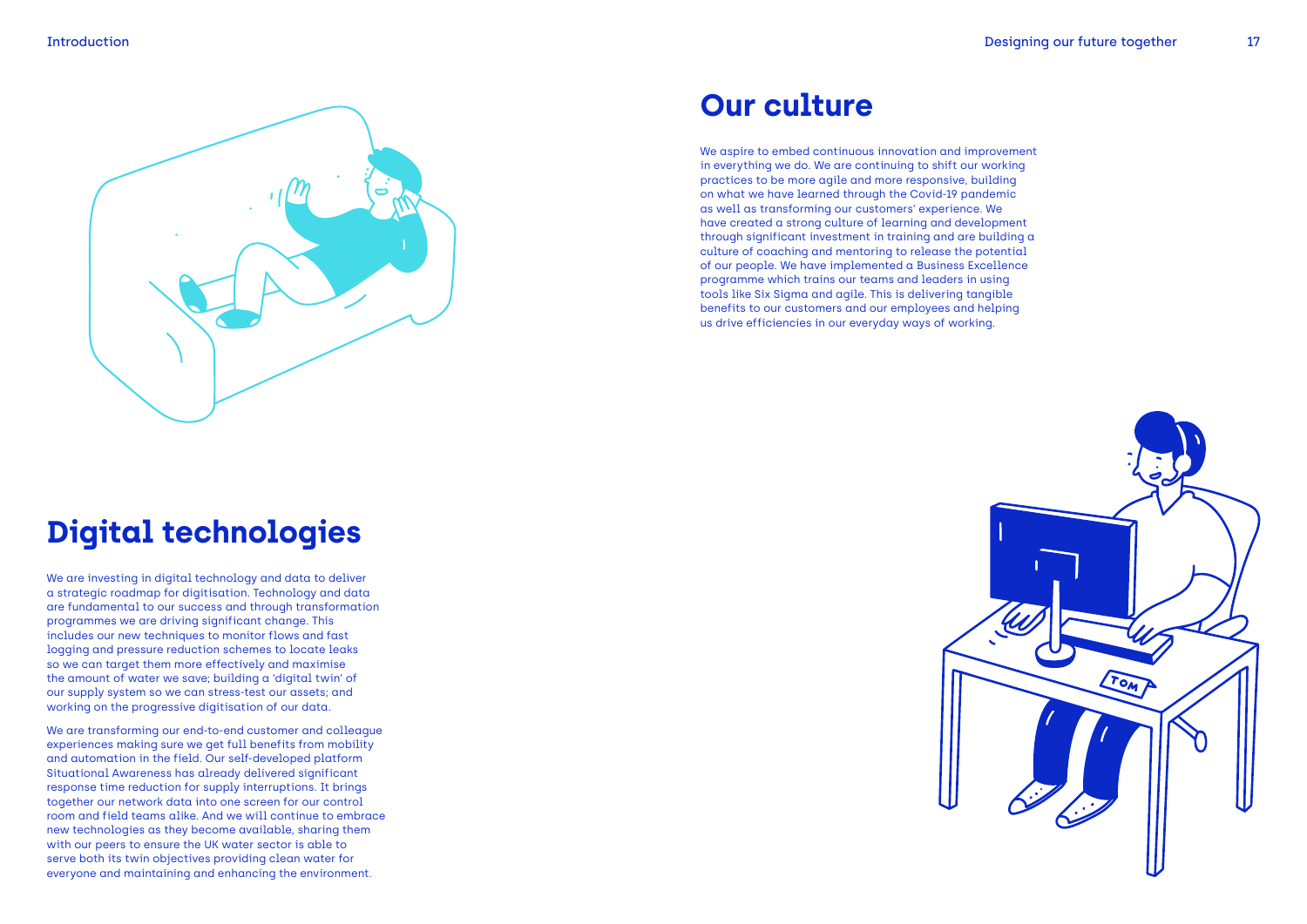#### **4. Communities**

#### **Work with our communities to create value for the local economy and society.**

Create a collaborative relationship with all our communities allowing us to act together with common purpose to deliver a society and environment that are mutually sustainable, based on:

- Building trust and transparency
- Enhancing environmental and social health to provide value to our communities
- Reducing our impact in the water environment

#### **1. Environment**

#### **Leave the environment in a sustainable and measurably improved state.**

We will develop a constructive, collaborative relationship with our customers that enables us work together to deliver for the future.

We will work with our customers and communities to restore the environment into a sustainable state where it can regenerate itself so that it can continue to provide its assets and services to support current and future generations who will enjoy its natural wealth.

We will invest with our stakeholders to create a more resilient community able to cope with and respond to an increasingly uncertain future.

- End unsustainable abstraction from chalk groundwater sources
- Achieve Net Zero Carbon by 2045 (and 2030 for our operational emissions)
- Deliver a net gain in Natural Capital

#### **3. Customers**

#### **Deliver what our customers need, ensuring affordability for all.**

- Exceed customers' expectations for drinking water
- Personalise our services to support different needs and wants
- Take care of our vulnerable customers and ensure affordability for all

#### **2. Resilience**

#### **Be prepared for change, and resilient to shocks and stresses.**

- Ensure a resilient supply of water for our customers
- Ensure our physical assets are resilient for the longterm
- Ensure our people, processes, suppliers and finances remain resilient

**Our four ambition statements are our strategic response to what our stakeholders and customers told us**

### The systems that Affinity Water will work within: The people that Affinity Water will work with:

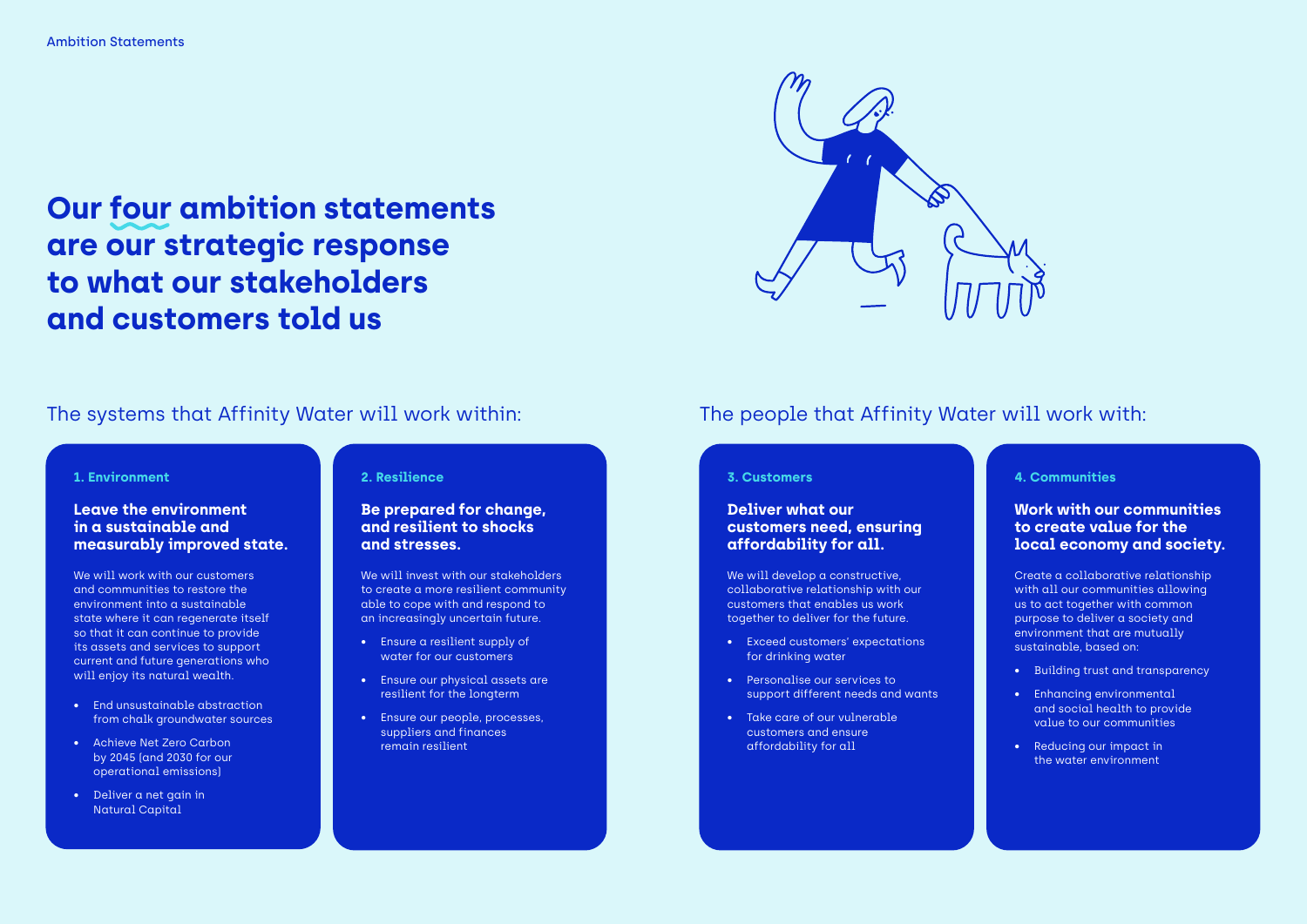# **Leave the environment in a sustainable and measurably improved state**



#### **Strategic focus 1**

### **End unsustainable abstraction from chalk groundwater sources**

Unsustainable abstraction plays a key role impacting our national chalk streams, 10% of which are in our supply area. Chalk streams are a globally rare habitat, confined to north west Europe, with more than 85% of the world's chalk streams found in England. As well as providing water and sustaining an endangered habitat, chalk stream rivers are essential for a range of recreation and health benefits. We have started this vital work through:

- Taking the lead in ending unsustainable abstraction from the groundwater sources that feed our chalk streams.
- Working in partnership with our customers on river restoration and catchment management, such as work completed on the River Gade which has delivered an increase in habitat diversity from aquatic plants to invertebrates and fish.
- Working with our local communities to 'Save our Streams', engaging them on how water saving behaviours can help improve the sustainability of our local environment.
- At the same time we are looking for ways to reduce leakage, improve the resilience of our network and in the future to find regional, sustainable sources of drinking water.

This is a start, and there is much more to do. To get to a sustainable position, we will need to progressively end unsustainable abstraction. To do this we will need to further reduce our leakage, continue to work with our communities to use water sustainably and rapidly develop strategic sources that we can operate sustainably across multiple sectors that take water from our regional environment. We will need to do this in the context of a changing climate situation and a growing population. The scale of this challenge means that we must collaborate to deliver the creative solutions that will deliver our ambition.

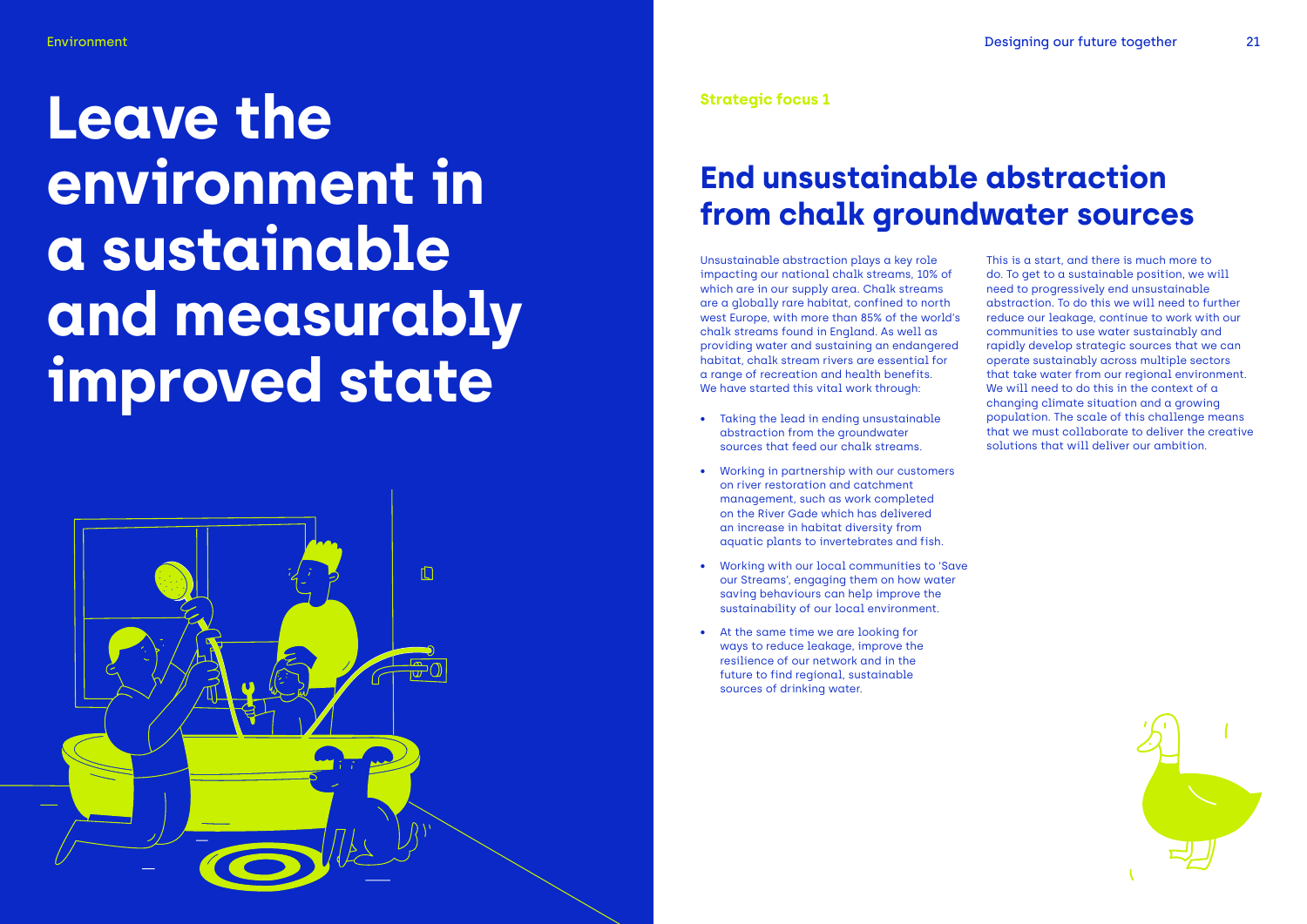### **Achieve net zero carbon by 2045 (and 2030 for our operational emissions)**

#### **Strategic focus 3**

### **Deliver a net gain in natural capital**

Natural capital is that part of nature which directly or indirectly underpins value to people, including ecosystems, species, freshwater, soils, minerals, the air and oceans, as well as natural processes and functions.

We will take a leadership role on naturebased solutions as we rely on ecosystem services including regulation of drought and floods, carbon sequestration and improving water quality – for example in making the best use of our grasslands. Our stakeholders have mandated us to take on this role.

We will develop the partnerships and investment needed to ensure we can provide high quality drinking water and protect the environment. To do this, we will need to make a cultural shift, by considering environmental net gain and the role of partnerships throughout the business – from our strategic planning to our daily operations. We will develop natural capital accounting systems so we can measure and quantify the net gains we are delivering. We have started this journey already through innovating and trialling projects designed to deliver net gain.

For example, one of the projects that Ofwat has approved for innovation funding is the Affinity Water led Seagrass Seeds of Recovery project, which aims to unlock the benefits of marine sequestration at four trial restoration sites. The trial will help us develop a 'blue carbon'

finance framework, understand the scope of seagrass restoration to help the water sector and other industries with significant process emissions, improving biodiversity, improving water quality, supporting fisheries and reducing coastal erosion. Trialling innovative projects is just a starting point, the next stage will be to build capacity and operationalise them.

Using a market-based approach we will work with farmers to plant cover crops on otherwise bare soil. This helps to restore soil health and depth and sequesters carbon. We have been doing this work for several years to reduce the use of nitrogen-based fertilizer and used this as an opportunity to understand carbon sequestration and how our partners in our communities want to work with us. We now propose to expand this to eight million square meters per year by 2025.

Moreover, we are also committed to restoring biodiversity while sequestering carbon. Wildflower meadows on chalk downland are home to an incredibly rich and diverse range of plant and insect life, including many species that don't grow anywhere else. We have lost more than 80% of our chalk grassland since the Second World War. This is mainly because of changes in land use from traditional lowlevel animal grazing to intensive farming methods. We will work with landowners and conservation bodies to restore over 250 hectares of chalk grassland by 2030.

Water is a medium through which we feel the negative impacts of climate change – through drought, storms, flooding and sea level rise. At the same time, water companies continue to add greenhouse gas emissions through our day-to-day operations (such as pumping water) and the infrastructure we build.

Water UK states that the water sector emits 2.4m tonnes CO2e per year. The water sector has committed to achieving net zero operational emissions targets by 2030.

We will achieve Net Zero operational emissions by 2030 through:

- Reducing our carbon footprint (reducing energy use by 7.5% in our operations, reducing demand for water, and working towards a fully electric fleet by 2030);
- Developing 10% self-generated renewable energy (solar and wind);
- Sequestration (trees planting 110,000 by 2030, improving catchments, and seagrass restoration;
- Purchasing 'green electricity' tariffs; and
- Bought offsets for the remainder.

At the same time, we aim to make rapid progress in understanding embodied carbon in our assets, through assessing and mitigating where possible the carbon impact of our investments for our 2025-30 business plans.

Beginning in 2022 we will also make carbon reduction an explicit aspect of our procurement processes for all our supply chain and our progress will be published in a new annual Environmental Sustainability Report. We will also take opportunities to play our part in the circular economy. We will aim to support all of our supply chain having their own Net Zero targets by 2025 and deliver carbon literacy training to all staff. We will work in our communities to reduce use of water. About 20% of a UK average energy bill is from heating water so this can also help communities reduce their energy use.

We will continue with innovative reverse auctions and engagement with farmers to promote better water sensitive farming which in turn creates carbon sinks. All this work will be supported by our voice and advocacy supporting public policy that will accelerate carbon reduction and removal opportunities.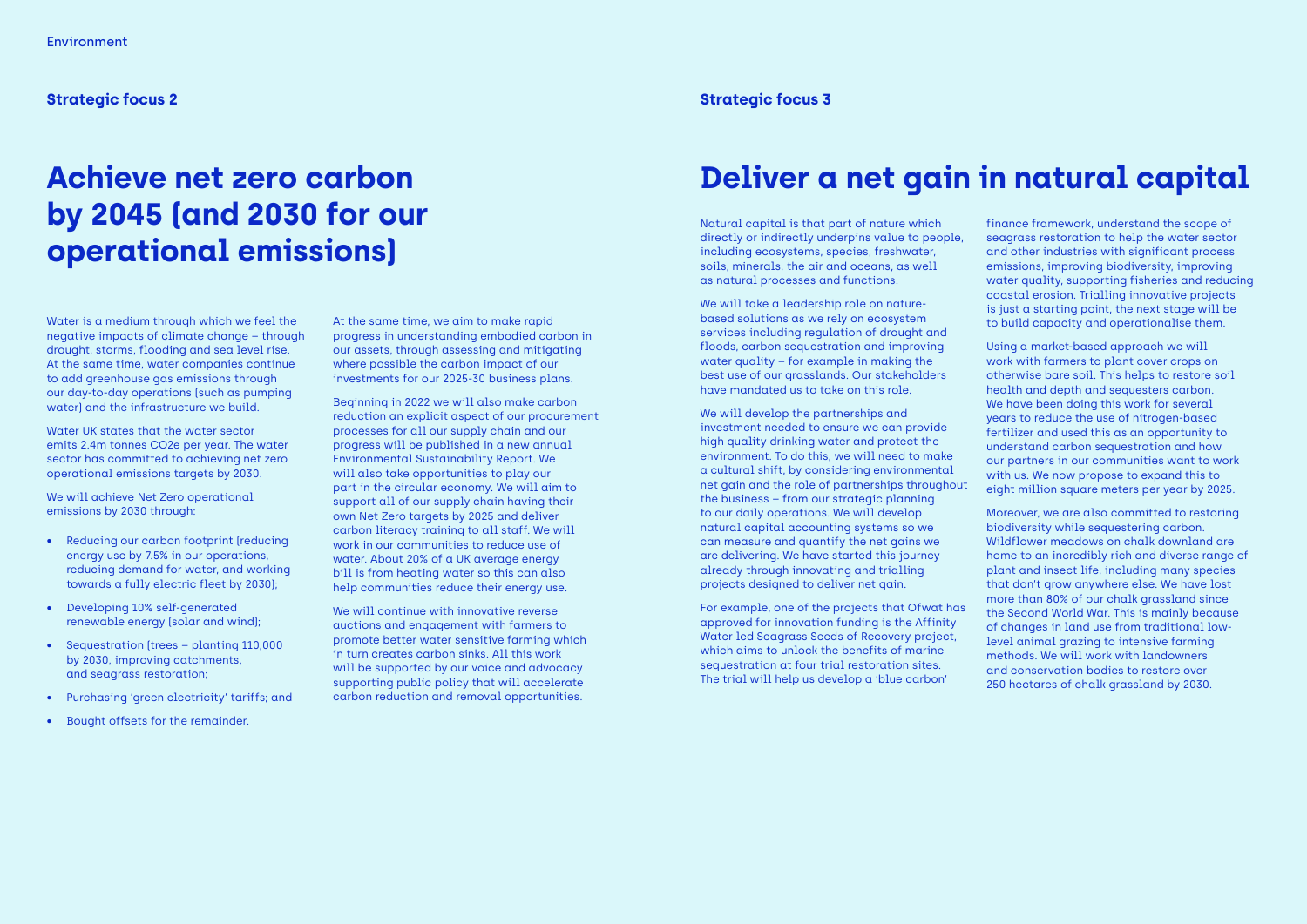### **Exceed customers' expectations for drinking water**

If our detailed engagement with communities finds there is a clear local or regional demand, we don't want customers to have to 'make do', put in water softening equipment piecemeal, or to have to resort to buying bottled water because they want more or something different from their water. We also don't want customers to have to pay twice for water if there are better value options for us to provide the type of water they want.

We will explore with our customer communities what they want from their drinking water now and for the long-term. Our early engagement suggests that some customer communities may be dissatisfied with aspects of their drinking water including water hardness and taste. If we see strong customer support for us to change drinking water locally, and it is economical and practical to do so we will put forward efficient investment cases.

With the collection of more data and bringing forward new technologies we will be able to ensure that every community has the highest quality of water, and we can serve communities to their tastes and requirements.

# **Deliver what our customers need, ensuring affordability for all**

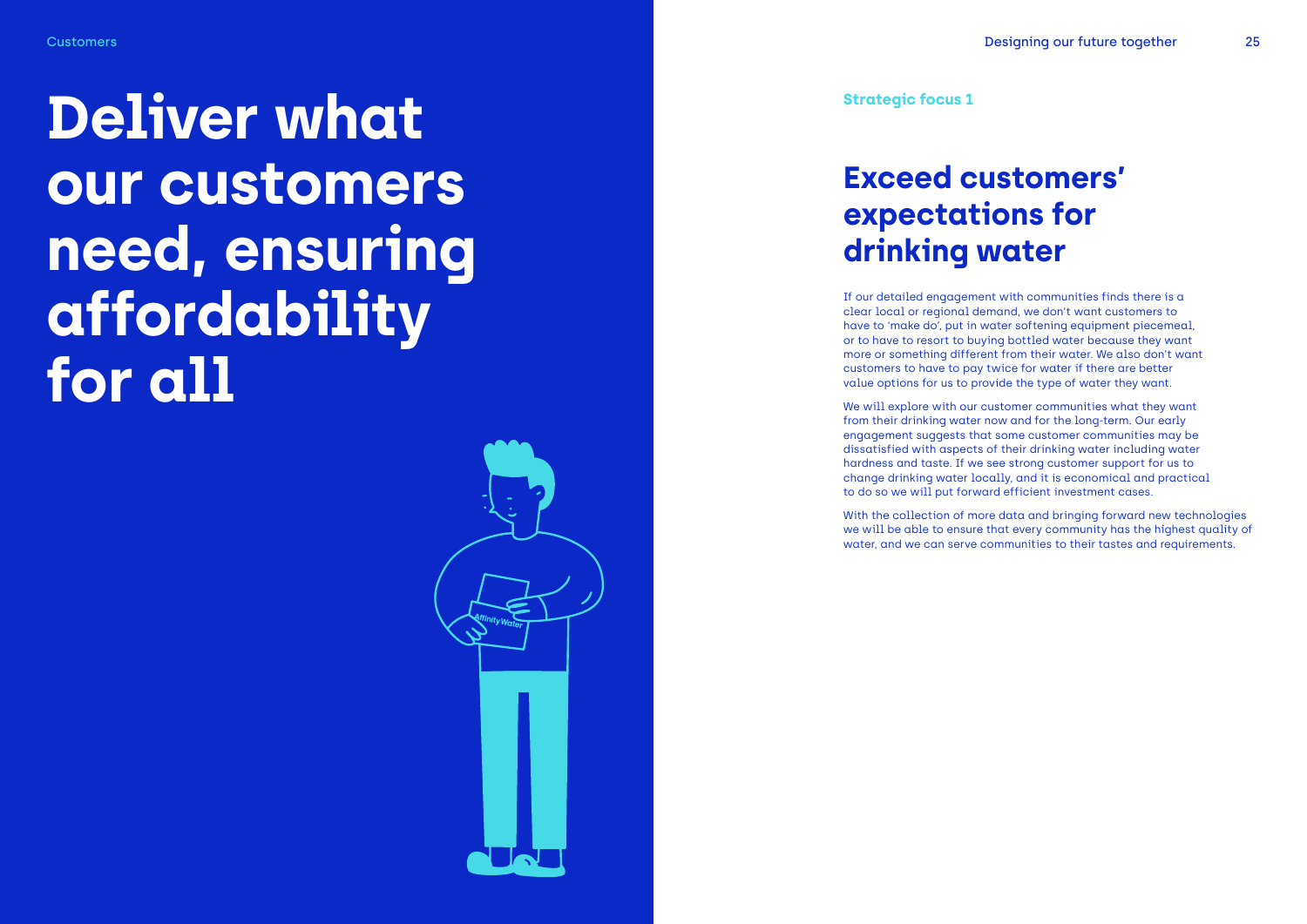### **Personalise our services to support different wants and needs**

We need to gain an ever deeper understanding of who our customer communities are and what different communities want and need. We will develop close relationships so that we truly understand what matters, from the most vulnerable to the most affluent in society. As our understanding deepens, we will be increasingly able to tailor our service to different communities.

We will need to work hard to improve our current service levels, make active use of the insights we generate from our dialogue with communities, and partner with our communities to shape our approach to serving customers.

Our ongoing engagement and collaboration with customers will determine which services we will propose. Part of our long-term journey will be using our understanding to deliver market-leading tailored service to our customers. We aspire to be proactive with information that customers need to know or care about, and not to wait for customers to contact us for help where we have information that could pre-empt a contact. We want to challenge ourselves to serve customers better every day and to ensure our words match our actions.

We also want our tariffs to reward customers who help us improve environmental health through using less water. We will consider how to structure tariffs that reward customers for helping the environment without placing pressure on vulnerable customers.

We are currently working with Experian, the information services company, to connect our data sources and develop a better understanding of our customer base. We have identified seven core customer groups with shared traits and attributes and have mapped these across the regions we serve.

We are combining data from Automated Meter Reading meters with data from logging and network hydraulic models to provide customers with information about water use in their locality. As we build more knowledge of how water is used in our area we are finding that a bespoke approach for ultra-high users is more effective at reducing demand cost-effectively. We will continue to build on our early understanding in this area which is particularly prevalent in our supply zones, which include some of the most affluent parts of the country.

#### **Strategic focus 3**

### **Take care of our vulnerable customers and ensure affordability for all**

We engage with our customers every day to understand more about the things that matter to them. One of the things they tell us is that affordability continues be a key concern, especially in the wake of the pandemic.

Through our work to gain a deeper understanding of our customer communities, our goal for vulnerable customers is to seek out and reach out to those who need our help the most.

We'll work hard to keep our bills as low as they can be, and if we need to change our prices, we'll make sure our customers will always know what this means to them and how we can help them make their bills more affordable. We want water to be affordable and equitable for all. We'll ensure our prices and costs are simple and clear. We'll work with those who can afford to contribute more to help support those members of our communities who need more help. We will proactively make sure everyone who needs extra help and support receives it.

We will be there for our customers when they need tailored service. While we will use technology to help make things easier, there will always be an options to speak to a person. We have piloted an In-House Crisis Fund for our customers and are currently evaluating the pilot outcomes. We are projecting that the number of customers receiving support through our social tariff will increase to 82,000 customers by 2025.

Some examples of our recent work include:

- Publicising our Priority Services Register and promoting our collaboration with the National Debtline charity in order to better help our customers with any debt-related issues.
- Proactively contacting customers who may have been impacted by the pandemic such as people who pay using cash, and have facilitated payment via direct debit instead.
- Helping low income households. We currently support over 80,000 households in receipt of certain benefits with discounted charges via our social tariff, and in 2021 offered three month payment breaks for over 7,000 customers in severe financial hardship.
- Teaming up with seven other utility networks to provide a boost to local community foundations, contributing £15,000.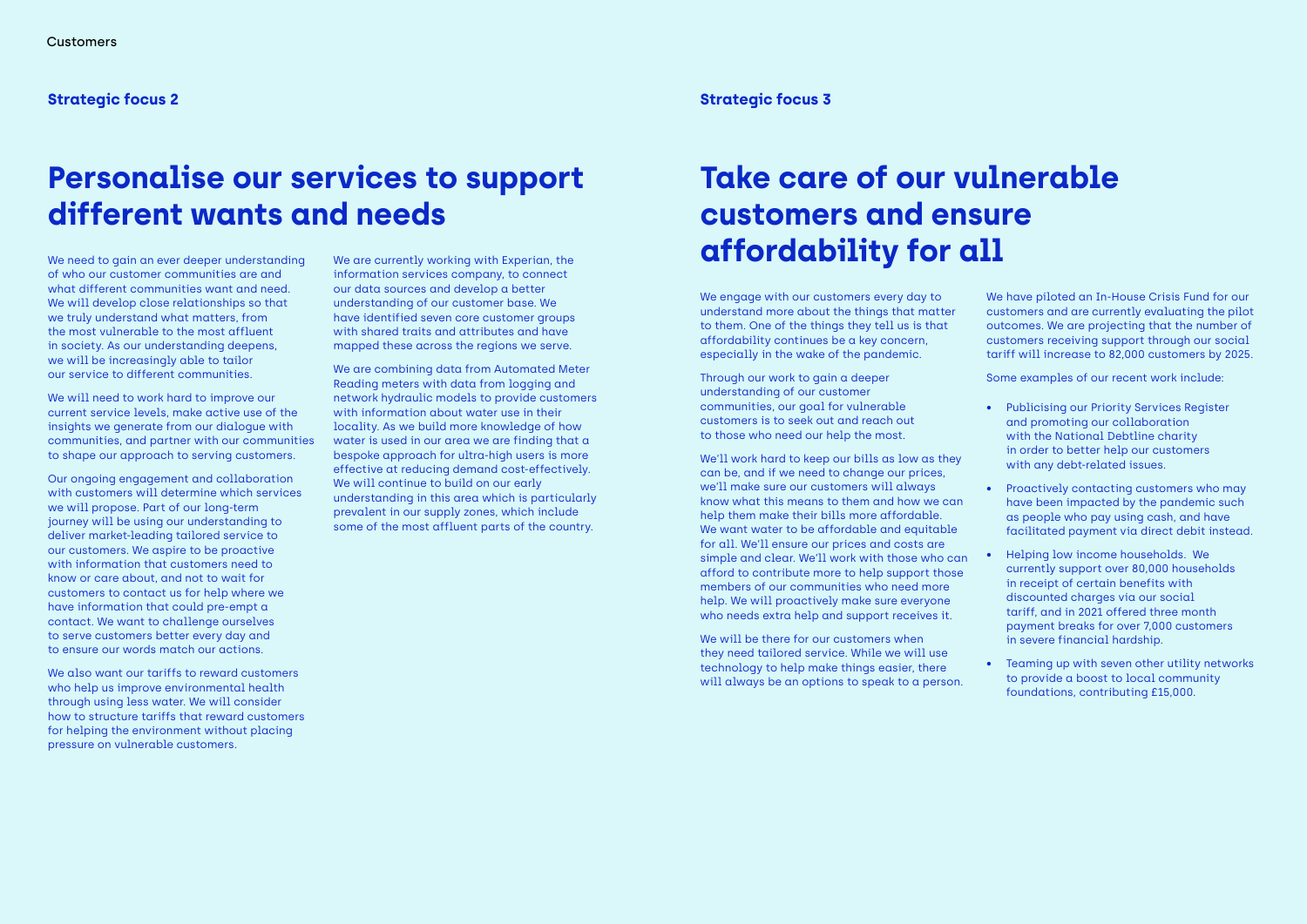# **Work with our communities to create value for the local economy and society**



**Strategic focus 1**

### **Building trust and transparency**

Trust is critical to delivering our common purpose. We must build trust into our relationships with all our communities to deliver mutually beneficial outcomes. We will need trusted relationships with communities ranging from customers, industry, the state, farmers, employees, regulators to shareholders.

Trust with our customer community has improved over time, from around 50% with recent levels at around 60%. We recognise that we have scope to build greater trust with our customers and other communities and are committed to doing this so that we can deliver mutually beneficial outcomes that will benefit society.

We believe that trust comes from transparency Communities have told us that we need to explain our mutual relationship better, seeing challenges through their eyes and not just ours. To collaborate effectively we will need to share information with our communities (where it is right to do so and within the bounds of data protection). Through sharing information about areas where we might be able to collaborate, we can understand where our communities could best contribute to cocreating our future. We expect this process to unlock greater value from developing local services that help us all to adapt.

We also think that people are trusted when they are the people you can see. So we are trying to be open, and present, in our communities. We are open to media scrutiny and work with local authorities to spread our message and provide assistance to customers. For example, we work with adult social care teams in incidents to ensure that all who need support receive it as well as the reassurance that a trusted face can bring. With the decline in regional media and the increase in online media communication we are looking at different ways to highlight the good things we are doing in communities as well as unforeseen interruptions in water supply. We have developed a range of podcasts and are publishing all the speeches that we make to show our thinking around for example water use, planning, infrastructure requirements and the weather as it becomes more extreme.

We have asked our customers what their preference is for interacting with us and have developed a suite of materials that can be used for different demographics and needs – children, the elderly, busy families, the visually impaired and those that do not have access to the internet. We will build on this and continue to adapt to different channels as they emerge, as well as maintaining our use of traditional means of engagement.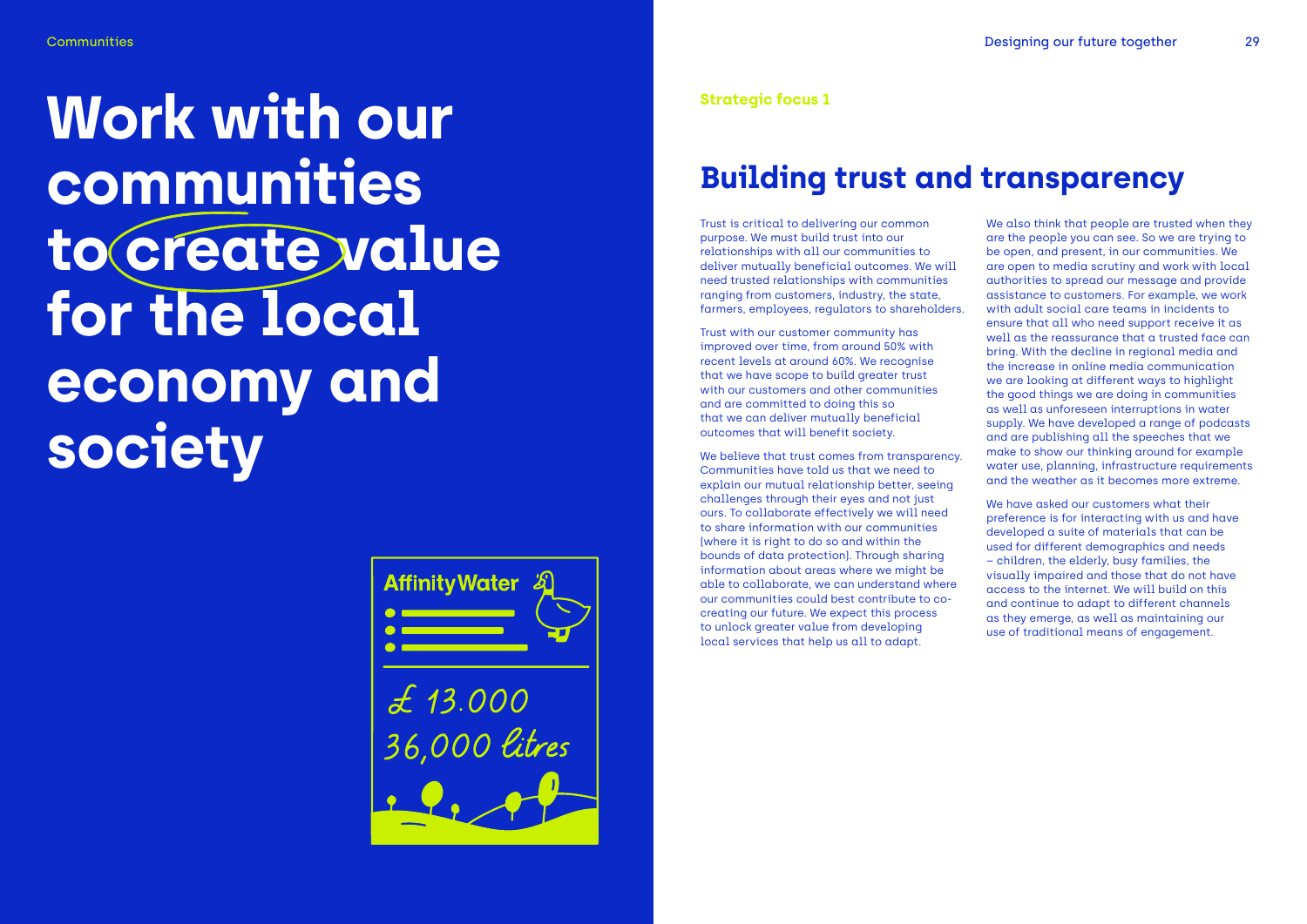### **Reducing our impact in the water environment**

We recognise that to produce and deliver water to customers we are reliant on finite natural resources. Our goal is to work with our customers and communities to reduce waste, using sustainable technologies and renewable sources to minimise our impact on the water environment.

We will need to take steps to reduce leakage and wastage, which are likely to include stepping up our asset replacement rates, innovating and deploying new technologies. We also want to create pathways for our communities to contribute to innovation.

We will work with:

- Policymakers to deliver the introduction of mandatory water efficiency labelling to help customers make informed choices when they come to replace water using devices, and to save significant amounts of water. We estimate this could save 30 litres per person daily.
- Suppliers and housing developers to systematically introduce more opportunities for water reuse in existing and new homes. As part of this, we intend to work with our communities to test technologies such as grey water reuse and rainwater harvesting in new developments, and act on the learnings from these projects to help our customers reduce their use of drinking water. Our goal is to achieve water neutrality for larger new developments.
- Retailers who serve our local nonhouseholds such as businesses and schools to incentivise greater resource efficiency and reuse.
- To introduce services to help major highuse businesses to reduce their usage which makes up the majority of non-household use.
- As an example, we plan to spend about £100m to tackle leaks and deliver a 20% reduction from our 2019/20 baseline, and by 50% by 2050.

Our short-medium term plan is to:

- Fix 50% of visible leaks in 24 hours, 70% within 48 hours and 90% within 5 days.
- Use quantum technologies to detect leaks.
- Use new techniques to monitor flows and fast logging and pressure reduction schemes to locate leaks so we can target them more effectively and maximise the amount of water we save.
- Work with customers to identify and repair leaks on the pipes supplying their homes.
- Help customers to understand their overall water footprint, including the embodied water in the products they use.

In the longer term we will need to continue to innovate and partner to reduce leakage as we drive ever improving performance. This will require an open mindset and collaboration if we are to succeed.

#### **Strategic focus 2**

### **Enhancing environmental and social health to provide value to our communities**

We will negotiate with our communities to build opportunities to collaborate on areas where we have a common purpose, enhancing environmental and societal health regionally. We will use market concepts to ensure the value we jointly create is shared between participants. For example, we work with farmers using online trading platforms to collaborate on improving water quality in the environment. This land management service delivers a host of wider benefits to our communities compared with building an asset. These include carbon sequestration, biodiversity improvements and reducing soil loss.

We will need to find ways of quantifying and distributing the benefits of collaboration with our communities between the communities we are working with (including our customers, shareholders and other communities we collaborate with such as farmers). We will therefore need to consider approaches such as natural capital accounting to understand the value we are generating together with our communities.

Over a generation, we aspire to create substantial value in the order of a billion pounds to our communities through cocreation. We will also work with our communities to promote the designation of the Chilterns Area of Outstanding Natural Beauty as a National Park. We are also exploring the value of securing UNESCO World Heritage biosphere status for chalk streams. We believe that this simple change could bring huge environmental and economic benefits to areas which include areas of high inequality and oftentimes low social mobility.

Markets can also drive innovation and efficiency. Working with the government and our economic regulator, Ofwat, we are looking at ways to further develop markets for developer services –and taking opportunities to meet the growing need for eco-friendly houses.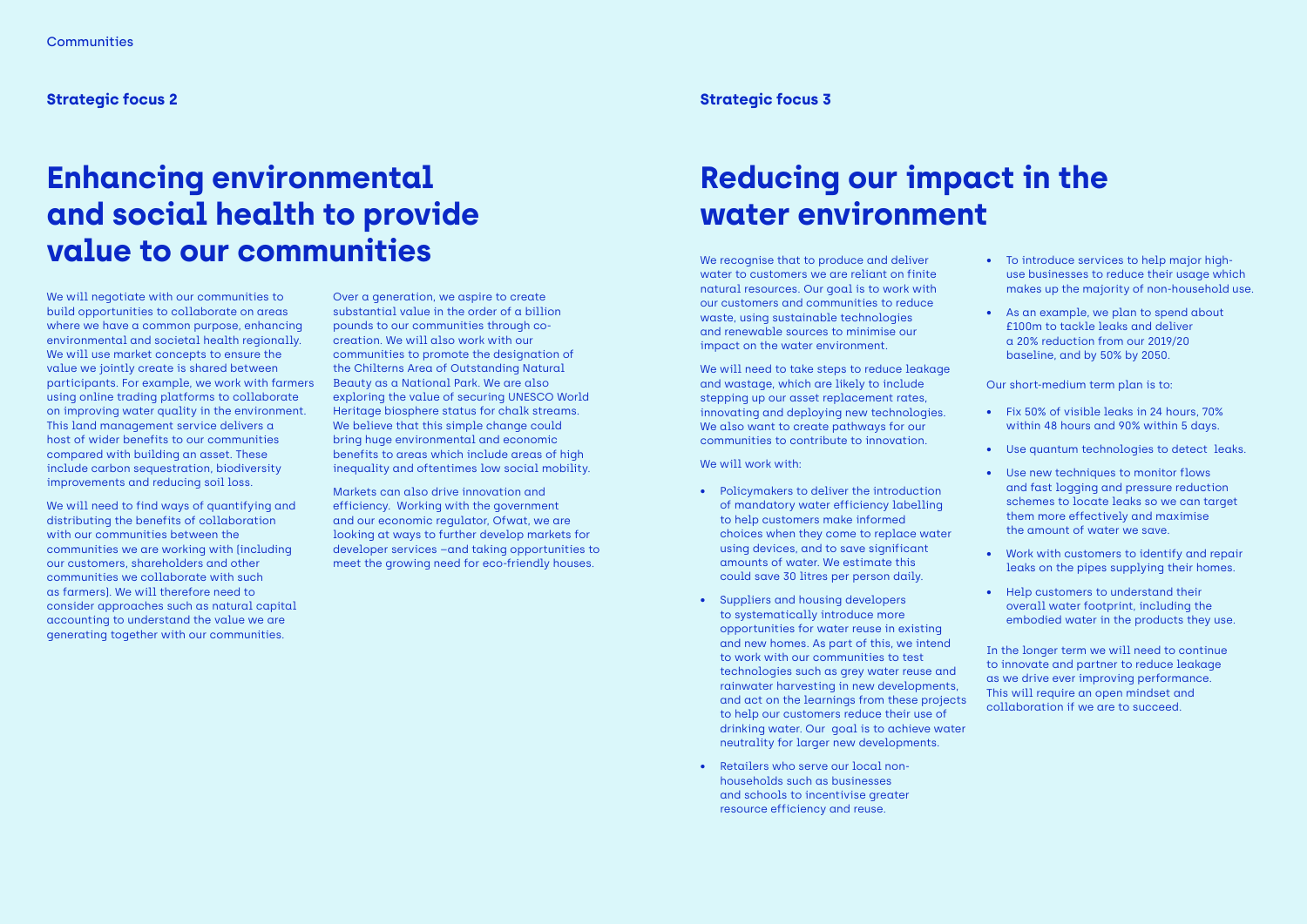# **Be prepared for change and resilient to shocks and stresses**



### **Strategic focus 1**

### **Ensure a resilient supply of water for Affinity water customers**

Our current forecasts suggest that population growth will increase the demand for water within our region by around 10% by 2050. Climate change and our ambition to cease unsustainable abstraction from our groundwater sources will conversely reduce the amount of water we can take from the environment. This means we will have a gap between demand (the amount of water our customers will need) and our ability to supply that water of between 250 and 410 million litres per day by 2050. This is equivalent to the amount of water required to supply between 1.9 million and 3 million customers.

Affinity Water and our customers all have a role to play in addressing this gap. Although we are at an early stage in forming our plans, it is clear that we will need to develop new sources of sustainable water and reduce wastage by going further to drive down the amount of water that leaks from our pipes. Customers will also need to reduce the amount of water they use every day.

We are aiming to reduce water consumption by 130 million litres a day in 2025 from a 2020 baseline. We have started a major campaign called Save Our Streams which is already helping over one hundred thousand customers to save millions of litres per day.

We are delivering in-home and virtual water wastage checks that are immensely popular with customers. Working with a new portal available to all customers we are supporting you faster, delivering more comprehensively and most importantly, delivering your bespoke needs.

By 2030 we will have offered half of our customer base an actual or virtual home water saving visit. Bespoke to them and their needs we will provide products to be fitted and relevant behavioural change advice. Alongside this, we will check to see if our customers have any leaks, in pipes, leaky loos or dripping taps and if found will support you to get them fixed.

By 2050, we will have made even more savings in water consumption, alongside additional leakage reductions, to help us reduce our impact on the environment by reducing the amount we abstract to sustainable levels.

We are transparent in our approach as we develop our Water Resources Management Plans and openly engage customers and stakeholders as our plans evolve. It will not be cost effective (or in some cases technically possible) for Affinity Water to resolve these challenges on our own. We will need to innovate and collaborate with our neighbouring water companies and other communities. We will need to share assets and access to water across the whole South East to ensure that we are all able to meet the needs of our customers in the long term.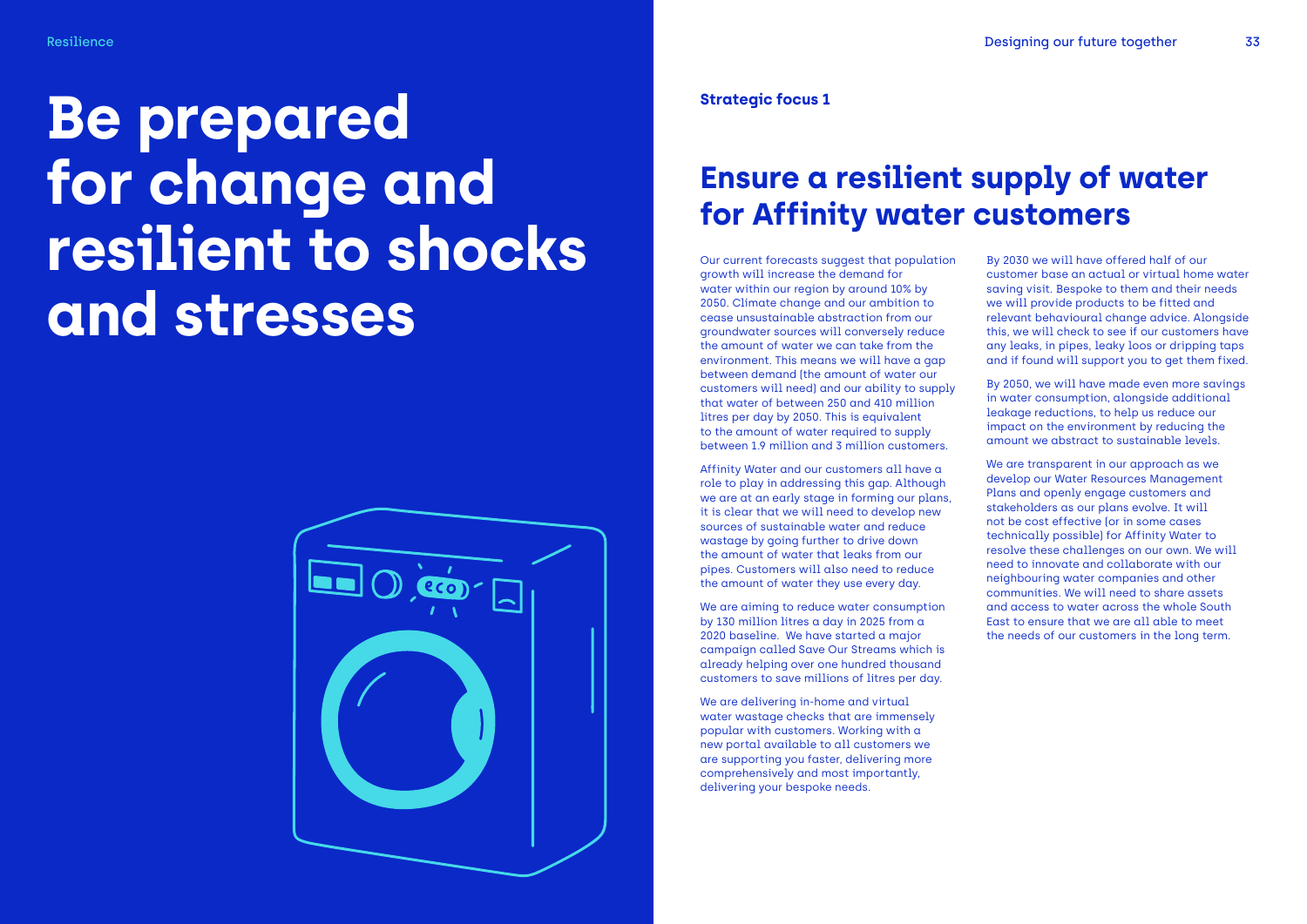### **Ensure our physical assets are resilient in the long term**

Affinity Water has worked with our economic regulator Ofwat to keep bills affordable for all our customers. The sector's approach has been to optimise the lifespan of assets. This means the average age of our assets is increasing, and there comes a point where replacement is needed. Our data indicate that our assets will soon require significant investment.

We are continuously building on our existing understanding of our asset base and how that degrades with time and usage. We plan to build a strong business case for a more sustainable investment in a resilient asset base to both maintain services in the immediate and long term and to reduce our environmental footprint within a generation.

We will work with our regulators to develop our business case, but also to identify the right regulatory mechanisms to ensure we deliver our plans and can finance the investment in a low-cost, sustainable way. We will engage with customers on resilience to make sure our plans reflect the needs, particularly affordability, of future as well as current customers.

We will adopt a broad assessment of value to enable multiple threats to be mitigated or outcomes delivered through a single intervention. For example, enhancing network connectivity to improve availability of supplies to our customers. This type of approach can provide water supply resilience to multiple threats such as outages, drought and contamination.

We will invest in new technologies to provide even more accurate images of our assets, for example the use of low-level satellites, and we will continue to look at the materials that we can use for pumps and pipes to ensure longevity and effectiveness, and that they are all part of lifecycle recycling.

#### **Strategic focus 3**

### **Ensure our people, processes, suppliers and finances remain resilient**

We have learned from the experience of operating during the pandemic and from our operational incidents to ensure our people and supply chains are resilient to shocks and stresses. We are putting in place a culture and structure to make us more resilient in future. We will ensure that our combined resources are sufficient and competent to respond to and recover from risks, shocks and threats that we may face.

We will ensure that our Board continues to have an appropriate, yet diverse, composition of individuals with the right balance of skills, and that our assurance processes continue to help deliver corporate resilience, as well as challenge the executive to deliver operational resilience and maintain our financial resilience.

To maintain transparency about our governance and the involvement of our shareholders in our business, we set out the matters we will consult them about in our 'Consulting with our shareholders' publication to ensure that their interests as shareholders are respected, while maintaining the role of our Board to lead and govern the business.

We are investing in our people, ensuring excellence in everything we do and learning the benefits of flexible, agile working while working from home. We are passionate about enhancing the experience of working for Affinity Water, and are putting in place a culture where we continuously improve our people's career progression, skills, onboarding, and personal development. It is only through investing in our people and culture that we will adapt to ensure the best service possible for all our stakeholders.

We commit to have adequate funding arrangements, cash and standby facilities, to enable us at all times to have the level of funds available for the achievement of our business and service objectives.

Our challenges over the next 25 years will require substantial investment. This means we will explore alternative funding arrangements to ensure that the best value is delivered for customers, Affinity Water and our shareholders.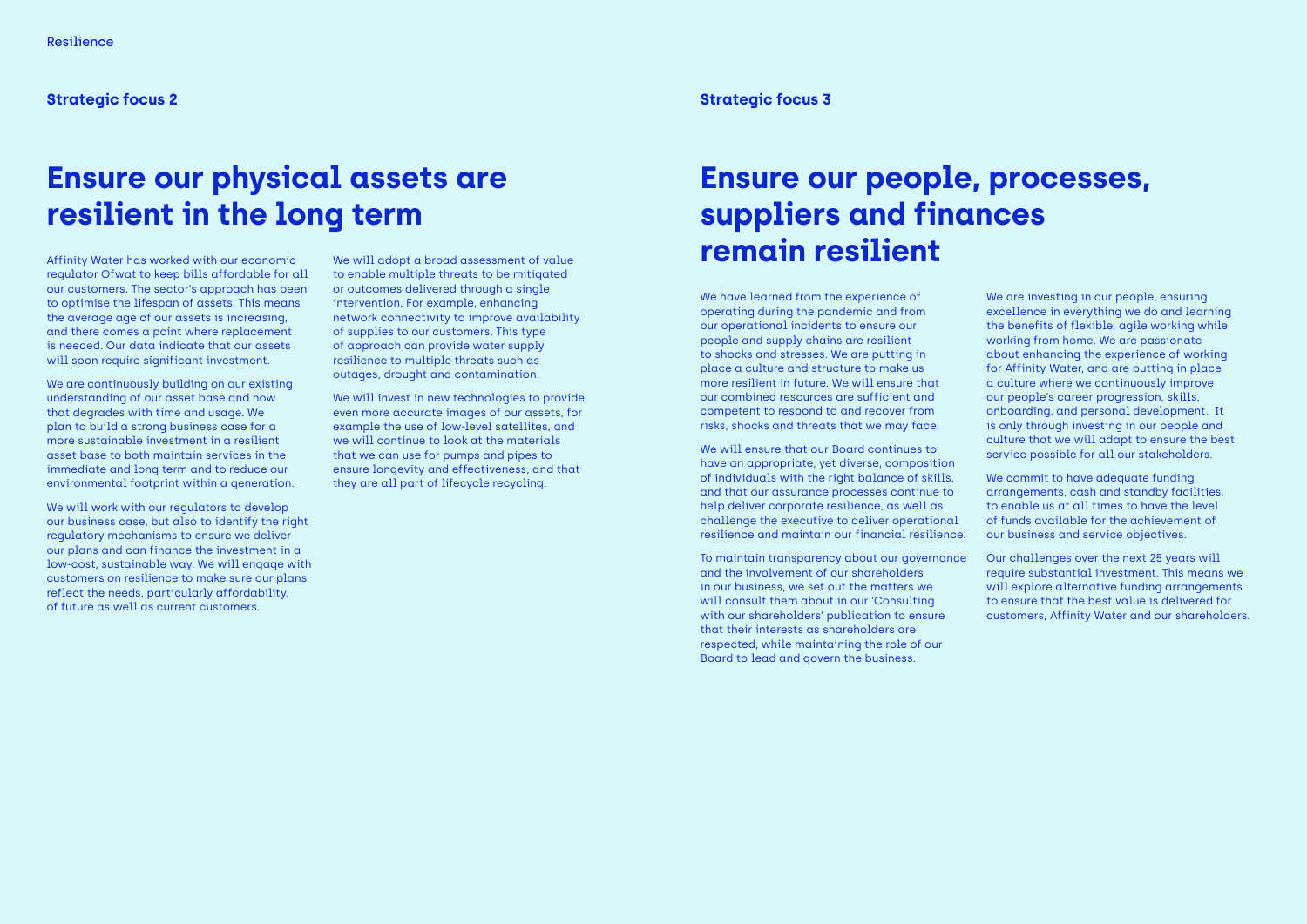# **What happens next?**

We will need to adapt to a very different future and recognise that:

- We are the custodians of our natural capital, and our role is to convene action to protect our local environment.
- The environmental pressures we face are unprecedented, and we must act now .
- The trust of the financing community will be essential to achieve the investment required and maintain affordability for all.

## • We will play our part to deliver

- $\heartsuit$  Regional water resources plans in 2022 will define the solutions and investment needed for water companies in the south east and east of England.
- Our Water Resources Management Plan in 2023 will set out our long-term need for water supply and demand.
- $\odot$  Our Business Plan in 2023 will detail our plan to 2030 and beyond to deliver the ambitions set out in our SDS.
- government policy and we have clear mandate from our communities .
- We will need to do things differently and innovation must play a key role.
- We will need to develop new skills and adapt our business model to enable us to collaborate on delivering our common purpose.

### **Key milestones for building our future plans**

In this document we have set out that we have a mandate from our communities to be bold and brave in our thinking and step up to the serious challenges we face. We have co-created this document with our stakeholders and regulators and engaged with our customers to align shared outcomes and common purpose.

To achieve our purpose, we will need to collaborate, forging stronger relationships with regulators and policy makers to work towards a sustainable future.

- We will need investment and policy change to support our long-term goals to protect the environment, sustain the growth in our areas and respond to increased expectations from our customers. The policy landscape is shifting rapidly. We will draw on our consultation with our customers and communities to be opinion leaders on the outcomes we jointly cherish.
- We are clear that we too will need to adapt to ensure our common purpose with our communities is built on trust and underpinned by an open and transparent approach, sustainable financing and shared value. We will redefine our commitment to our communities to demonstrate we have listened, addressed their concerns, and shared their views and ideas.

## **Working together towards a common goal**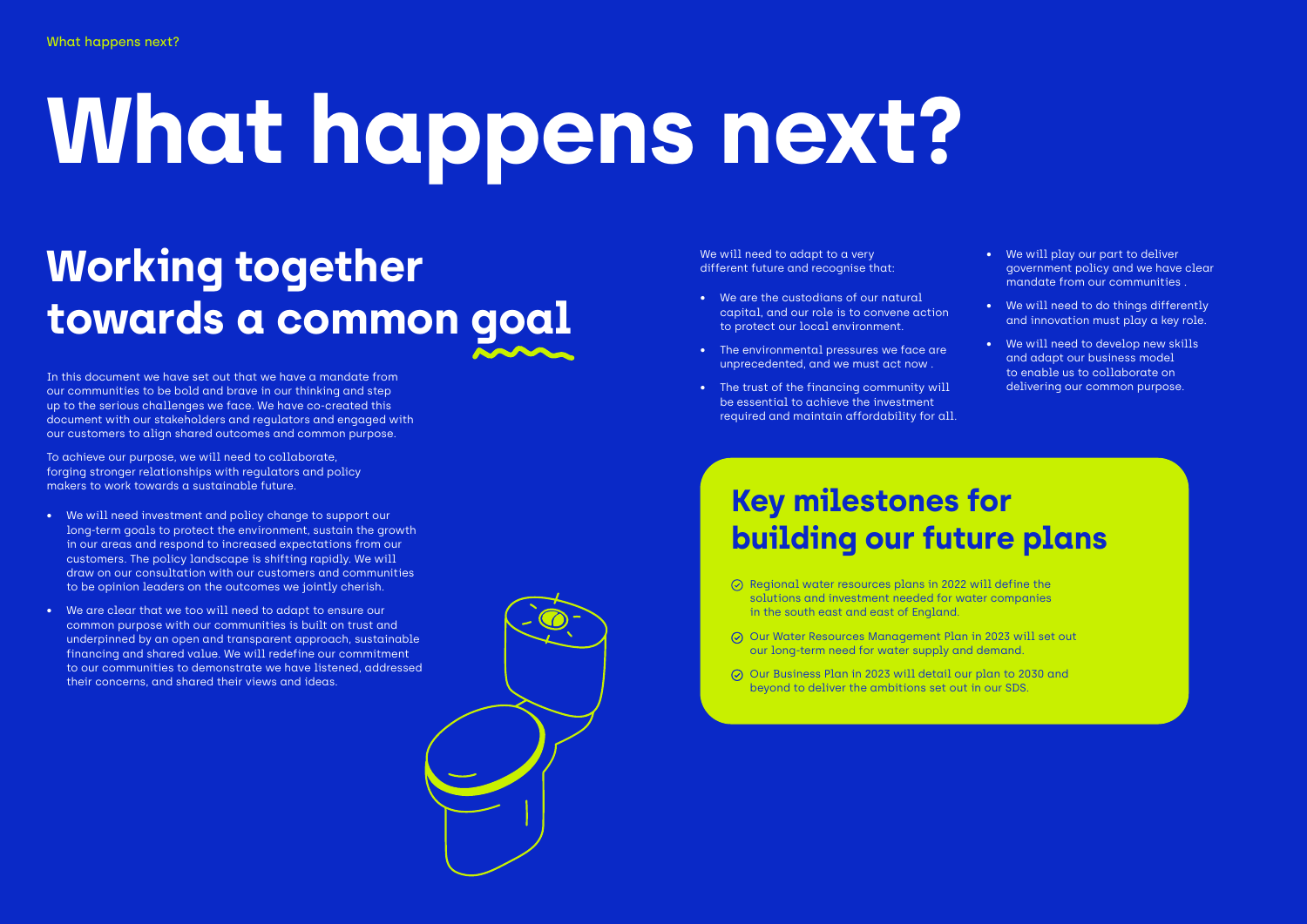Have you been involved in the co-creating of this strategy? If so, we are looking forward to continuing our conversation with you. We want this to be a living document and we will provide updates from our strategic direction statement landing page as we learn more from our communities that helps us develop our direction and the future plans we are preparing.

**Affinity Water** 

Taking care of your water

### **How can you help?**

We are the largest clean water supply company in the United Kingdom, owning and managing the water assets and network in an area of approximately 4,515km² across three supply regions in the South East of England.

Did you enjoy reading about our strategic direction?

If you would like to help us on our journey to a more sustainable future we would love to hear from you at sds@Affinitywater.co.uk

### **About Affinity Water**

We plan to invest £1.44bn in our business during the next four years in order to meet the stretching targets that we have committed to from our regulator, Ofwat and to ensure that we have sufficient capital to allow us to follow our long-term strategy.

We supply drinking water to 3.83 million people every day of the year and we recognise that we have to make sure our water is the right quality, every single time.

We operate 93 water treatment works, distributing our water through a network of over 16,800km of mains pipes.

We invest in, innovate and explore new ideas and techniques to ensure our assets are running at optimum efficiency.

Although we have sufficient water to serve our customers now, we are currently achieving this through abstracting from chalk stream sources – this is not sustainable if we are to protect these internationally rare habitats. And this needs to change.

#### **Our Purpose**

To provide high quality drinking water for our customers and take care of the environment, for our communities now and in the future.

### **Our Vision**

Our vision is to be the UK's leading community-focused water company.

By deeply understanding and responding to the needs of different community groups, we are accountable for delivering their needs.

It reflects the importance we place on our people working within and for the communities where our customers live and work.

By doing this while protecting our environment we will create value for everyone.